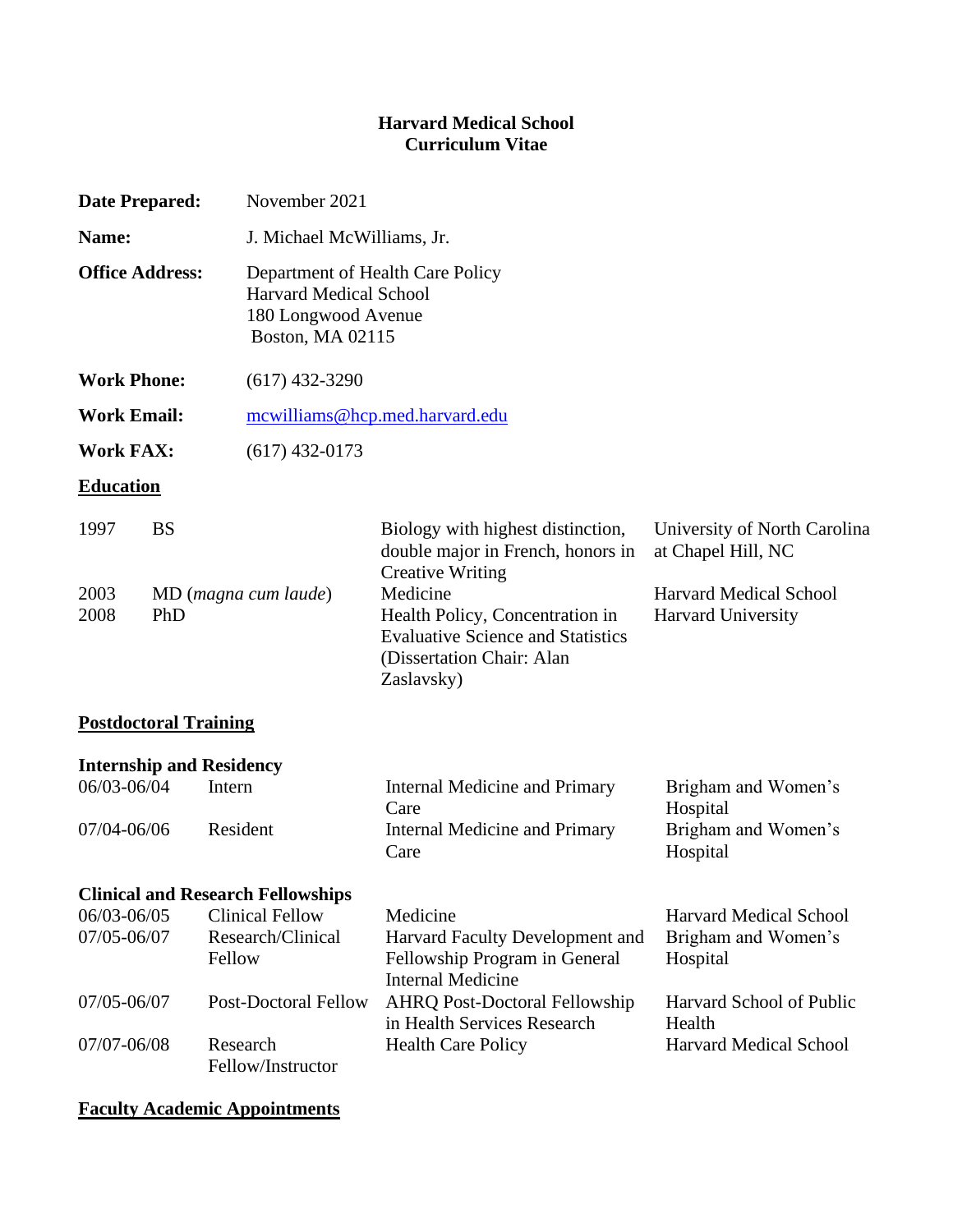| $07/08 - 8/13$ | <b>Assistant Professor</b>                                | <b>Health Care Policy</b> | <b>Harvard Medical School</b> |
|----------------|-----------------------------------------------------------|---------------------------|-------------------------------|
| $07/08 - 8/13$ | <b>Assistant Professor</b>                                | Medicine                  | <b>Harvard Medical School</b> |
| $9/13 - 12/15$ | <b>Associate Professor</b>                                | <b>Health Care Policy</b> | <b>Harvard Medical School</b> |
| $9/13 - 6/17$  | Associate Professor                                       | Medicine                  | <b>Harvard Medical School</b> |
| $1/16 - 6/17$  | Warren Alpert<br>Foundation<br><b>Associate Professor</b> | <b>Health Care Policy</b> | <b>Harvard Medical School</b> |
| $7/17-$        | Warren Alpert<br><b>Foundation Professor</b>              | <b>Health Care Policy</b> | <b>Harvard Medical School</b> |
| $7/17-$        | Professor                                                 | Medicine                  | <b>Harvard Medical School</b> |
|                | <b>Appointments at Hospitals/Affiliated Institutions</b>  |                           |                               |
| $07/05 -$      | Associate Physician                                       | Department of Medicine    | Brigham and Women's           |

| 01/03     | ASSOCIALE I IIVSICIAII | Department of Medicine | Drigham and Women S        |
|-----------|------------------------|------------------------|----------------------------|
|           |                        |                        | Hospital                   |
| $03/07 -$ | Physician              | Medicine               | Brigham and Women's        |
|           |                        |                        | Faulkner Hospital, Boston, |
|           |                        |                        | МA                         |

# **Other Professional Positions**

| 2007-2010 | Consulting Analyst, National Scorecard on<br>U.S. Health System Performance    | The Commonwealth Fund, New York, NY                     |
|-----------|--------------------------------------------------------------------------------|---------------------------------------------------------|
| 2008      | Consultant to the Committee on Health<br>Insurance Status and its Consequences | Institute of Medicine                                   |
| 2014-2021 | Consultant to Commission on reports of<br>low-value care                       | <b>Medicare Payment Advisory Commission</b>             |
| 2016      | Expert                                                                         | <b>Federal Trade Commission</b>                         |
| $2020 -$  | Visiting Scholar                                                               | USC Schaeffer Center for Health Policy<br>and Economics |
| $2021 -$  | Senior Advisor                                                                 | Center for Medicare & Medicaid<br>Innovation            |

## **Major Administrative Leadership Positions**

| Local    |                                               |                                 |
|----------|-----------------------------------------------|---------------------------------|
| $2011 -$ | Course Head, Health Policy 3080               | Harvard Graduate School of Arts |
|          |                                               | and Sciences, Cambridge, MA     |
| 2016-    | Co-chair, Methods for Policy Research         | Harvard Graduate School of Arts |
|          | Concentration, Ph.D. Program in Health Policy | and Sciences, Cambridge, MA     |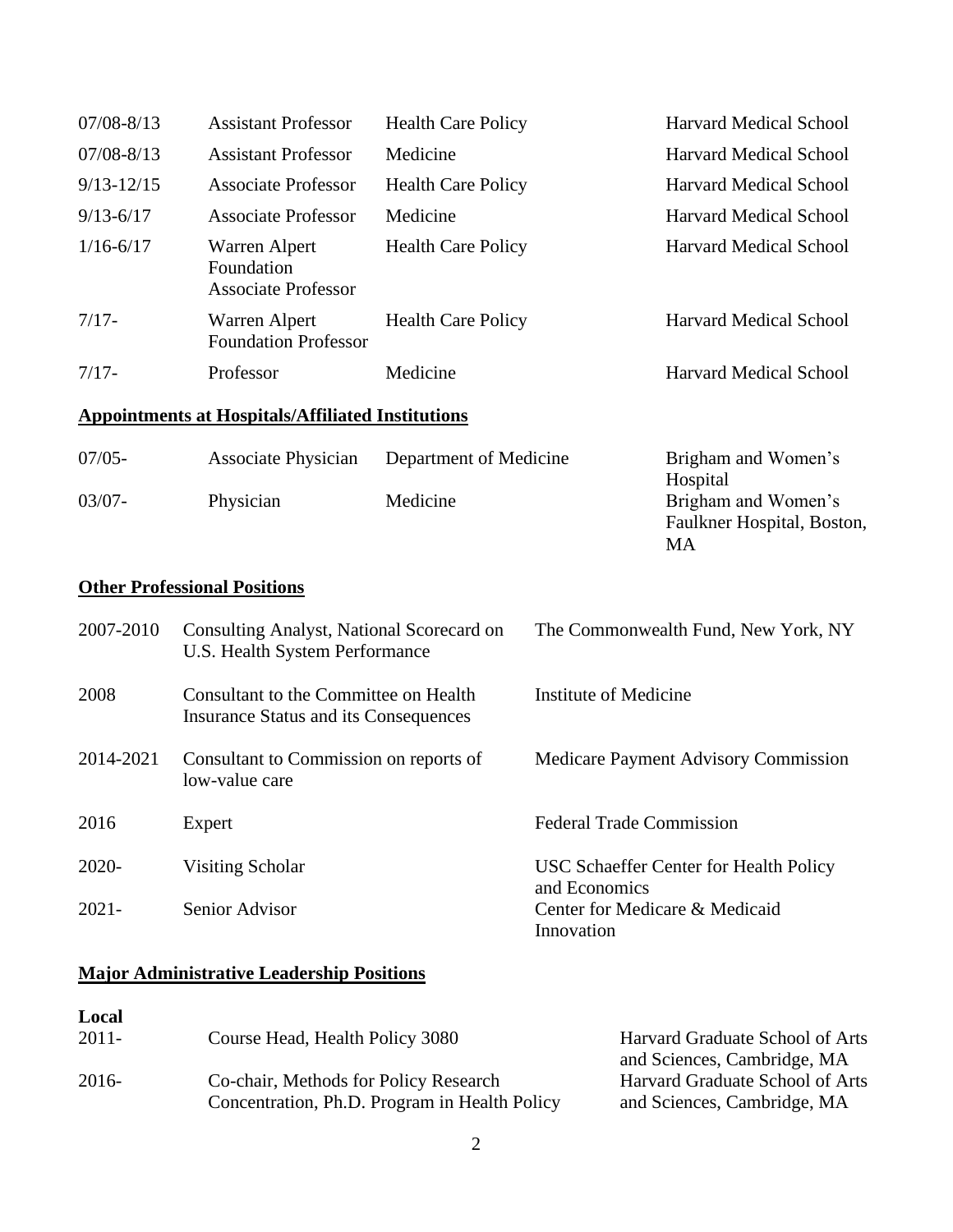## **Committee Service**

| Local                   |                                                                                        |                                                            |
|-------------------------|----------------------------------------------------------------------------------------|------------------------------------------------------------|
| 2008-                   | Faculty Advisory Committee, Ph.D. Program in<br><b>Health Policy</b>                   | Harvard Graduate School of Arts<br>and Sciences<br>Member  |
| 2009-                   | Committee on Higher Degrees in Health Policy                                           | Harvard Graduate School of Arts<br>and Sciences<br>Member  |
| 2009-2010               | Division of General Medicine Primary Care<br><b>Residency Recruitment Subcommittee</b> | Brigham and Women's Hospital<br>Member                     |
| 2009-2016               | <b>Housestaff Mentoring Program</b>                                                    | Brigham and Women's Hospital<br>Mentor                     |
| 2010-2011               | Junior Statistician Search Committee, Department<br>of Health Care Policy              | <b>Harvard Medical School</b><br>Member                    |
| 2012-2013               | Assistant/Associate Professor Search Committee,<br>Department of Health Care Policy    | <b>Harvard Medical School</b><br>Member                    |
| 2013                    | Junior Statistician Search Committee, Department<br>of Health Care Policy              | <b>Harvard Medical School</b><br>Member                    |
| 2013-                   | MD-PhD Social Science Program Committee                                                | <b>Harvard Medical School</b><br>Member                    |
| 2014-2015               | Faculty Search Committee, Department of Health Care<br>Policy                          | <b>Harvard Medical School</b><br>Member                    |
| 2015-2016               | Faculty Search Committee, Department of Health Care<br>Policy                          | <b>Harvard Medical School</b><br>Member                    |
| $2015 -$                | Admissions Committee, Ph.D. Program in Health<br>Policy                                | Harvard Graduate School of Arts<br>and Sciences<br>Member  |
| $2015 -$                | MD-PhD Program Social Science Subcommittee on<br>Admissions                            | <b>Harvard Medical School</b><br>Member                    |
| 2016-2017               | Physician Faculty Search Committee, Department of<br><b>Health Care Policy</b>         | <b>Harvard Medical School</b><br>Member                    |
| 2016-                   | Executive Committee, Ph.D. Program in Health<br>Policy                                 | Harvard Graduate School of Arts<br>and Sciences<br>Member  |
| 2018-2021               | Standing Committee on Promotions,<br>Reappointments, and Appointments                  | <b>Harvard Medical School</b><br>Member                    |
| $2021 -$                | MD-PhD Program Committee on Advising                                                   | <b>Harvard Medical School</b><br>Member                    |
| <b>Regional</b><br>2015 | <b>Technical Advisory Panel on Patient Attribution</b><br>Methodology                  | <b>Massachusetts Health Policy</b><br>Commission<br>Member |

## **National**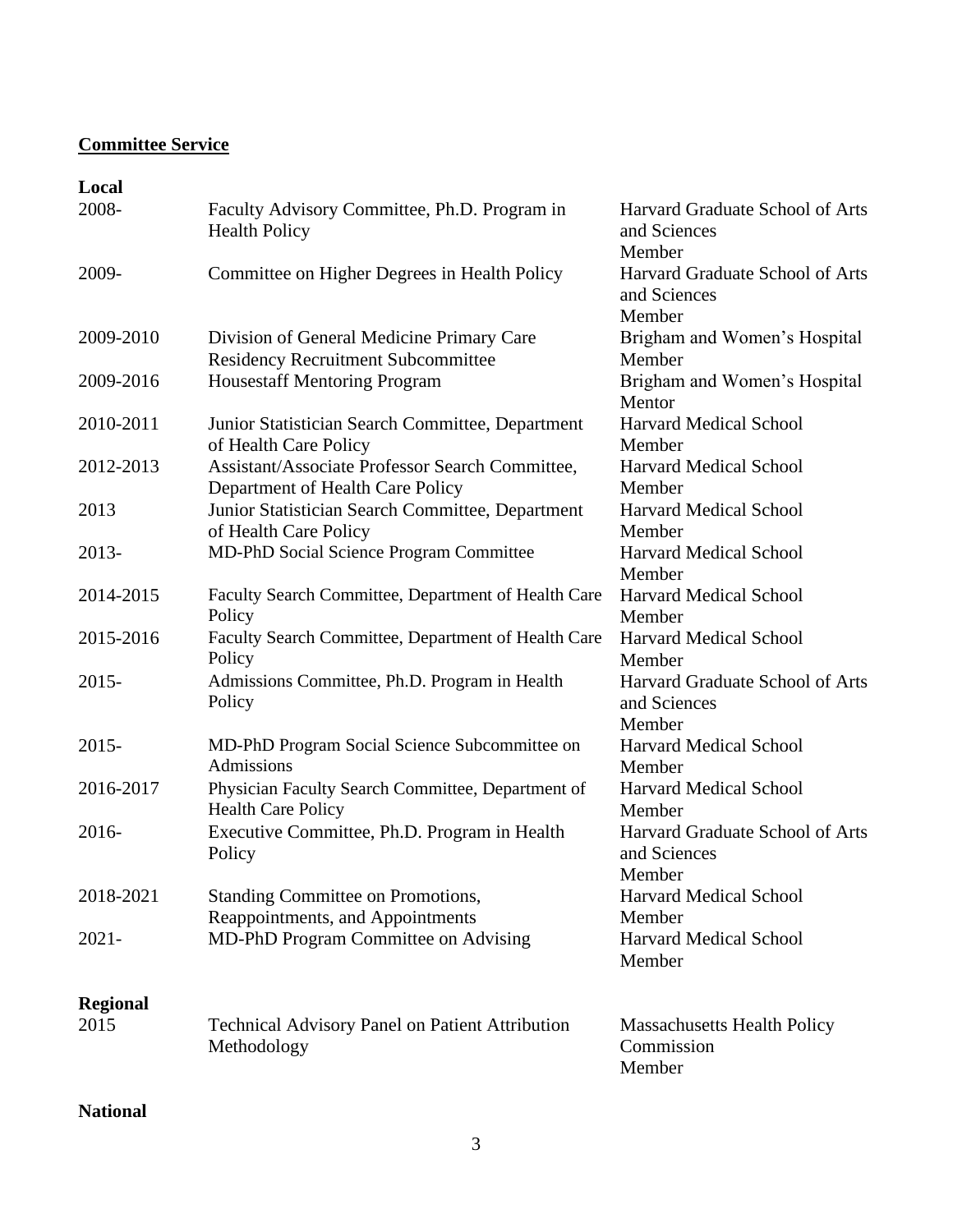| 2009-2012 | America's Best of Blue and Blue Works Awards<br>Committee                                                                                                                                                | <b>Blue Cross and Blue Shield</b><br>Association                                                           |
|-----------|----------------------------------------------------------------------------------------------------------------------------------------------------------------------------------------------------------|------------------------------------------------------------------------------------------------------------|
| 2010      | Data Monitoring Committee                                                                                                                                                                                | Referee<br><b>Health and Retirement Study</b><br>Reviewer                                                  |
| 2012-2014 | Scientific Advisory Panel                                                                                                                                                                                | VA-HRS Data Linkage Project<br>Member                                                                      |
| 2015      | Listening Session on Quality Improvement to<br><b>Eliminate Health Disparities</b>                                                                                                                       | Centers for Medicare and<br>Medicaid Services Office of<br><b>Minority Health</b><br><b>Invited Member</b> |
| 2015      | Technical Expert Panel for the Method for<br>Measuring Accountable Care Organization<br>Improvement                                                                                                      | CMS and Yale-CORE<br>Member                                                                                |
| 2015      | Technical Expert Panel on socioeconomic status<br>adjustment for ambulatory care payment programs,<br>including accountable care organizations and the<br>Physician Value-Based Payment Modifier program | Office of the Assistant Secretary<br>for Planning and Evaluation<br>Member                                 |
| 2015      | Advisory group on definition of primary care                                                                                                                                                             | Milbank Memorial Fund<br>Member                                                                            |
| 2017-2019 | Technical Expert Panel on the Development and<br>Reevaluation of Outpatient Outcome Measures for<br>the Merit-based Incentive Payment System                                                             | CMS and Yale-CORE<br>Member                                                                                |
| 2018      | Advisory Panel, Developing the Business Case for<br>Coverage: Educating Employers about the<br>Importance of Medicaid and Insurance Exchange<br>Coverage                                                 | Pacific Business Group on Health<br>Member                                                                 |
| 2018      | Medicare Payment Advisory Commission March<br><b>Report to Congress</b>                                                                                                                                  | MedPAC<br>Chapter reviewer                                                                                 |
| 2018-     | <b>Board of Directors</b>                                                                                                                                                                                | <b>Institute for Accountable Care</b><br>Member                                                            |
| 2018-2020 | Expert Panel, Department of Housing and Urban<br>Development (HUD) Supportive Services<br>Demonstration (SSD) and Evaluation                                                                             | <b>Abt Associates</b><br>Member                                                                            |
| 2018      | Medicare Payment Advisory Commission June<br><b>Report to Congress</b>                                                                                                                                   | MedPAC<br>Chapter reviewer                                                                                 |
| 2019      | HCUP Outstanding Article of the Year Award                                                                                                                                                               | AcademyHealth and AHRQ<br>Policy Reviewer                                                                  |
| 2019-2021 | Academic Advisory Board                                                                                                                                                                                  | <b>FAIR Health</b><br>Member                                                                               |
| 2021      | <b>Expert Panel on Improving APM Evaluations</b>                                                                                                                                                         | <b>Health Care Transformation Task</b><br>Force<br><b>Invited Participant</b>                              |
| 2021      | Planning Committee, Health Datapalooza and<br>National Health Policy Conference                                                                                                                          | AcademyHealth<br>Member                                                                                    |
| 2021      | Catalyzing Innovative Health System<br>Transformation Project: Multi-payer Alignment on                                                                                                                  | National Academy of Medicine<br><b>Invited Participant</b>                                                 |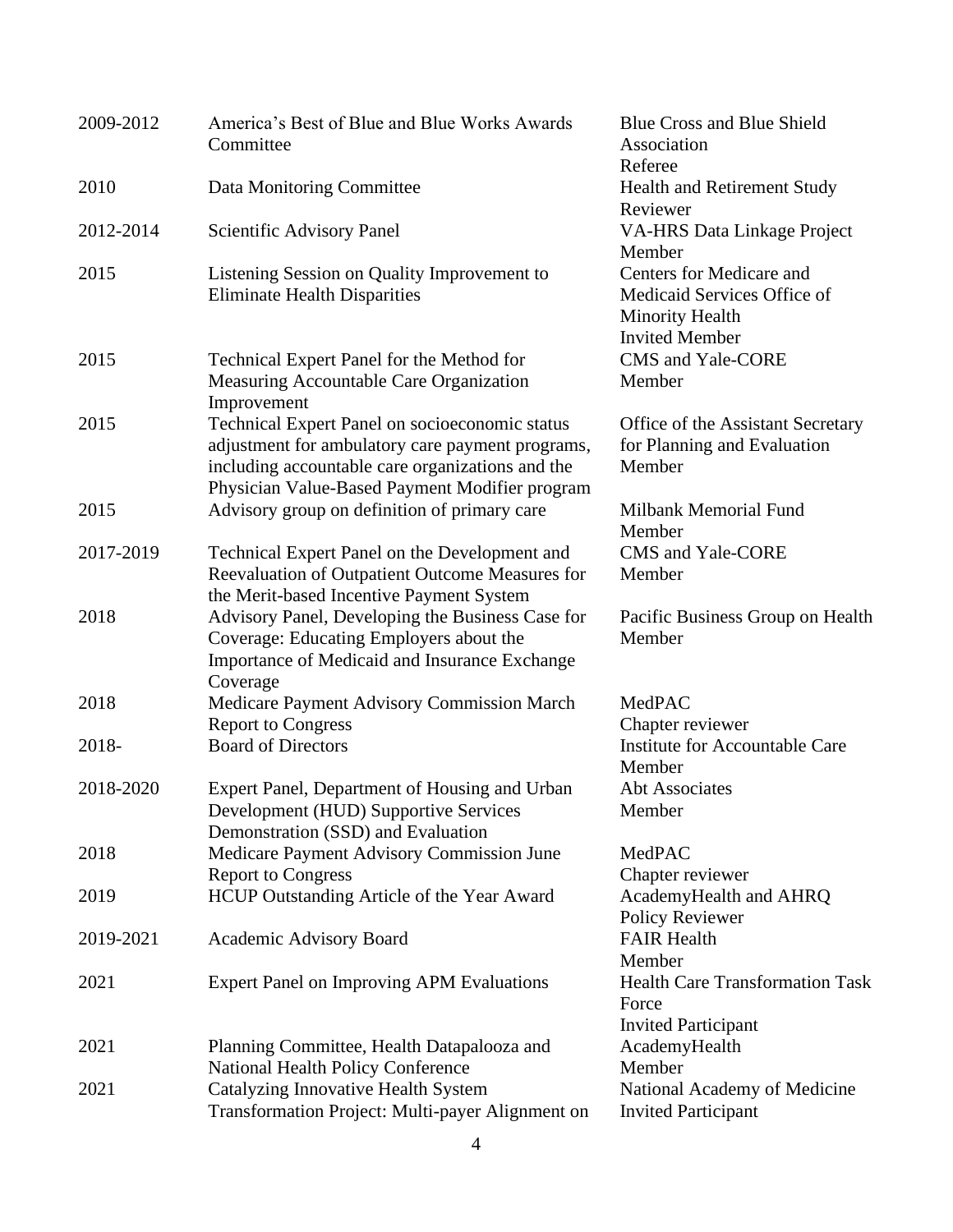Value-based Care

## **International**

| 2014 | David Sackett Senior Investigator Award Review | Canadian Society of Internal |
|------|------------------------------------------------|------------------------------|
|      | Panel                                          | Medicine                     |
|      |                                                | Member                       |

## **Professional Societies**

| 1997-                                         | <b>Massachusetts Medical Society</b>                       |  |                                                  |  |
|-----------------------------------------------|------------------------------------------------------------|--|--------------------------------------------------|--|
| 2003-<br>Society of General Internal Medicine |                                                            |  |                                                  |  |
|                                               | 2009                                                       |  | Chair, Best Research Paper of the Year           |  |
|                                               |                                                            |  | <b>Award Selection Committee</b>                 |  |
|                                               | 2009-                                                      |  | Content Reviewer, Dataset Compendium             |  |
|                                               | 2012                                                       |  | Member, Health Policy Scientific Review          |  |
|                                               |                                                            |  | <b>Committee for Annual Meeting</b>              |  |
|                                               | 2013                                                       |  | Member, Organization of Care and Chronic         |  |
|                                               |                                                            |  | Disease Management Abstract Review               |  |
|                                               |                                                            |  | <b>Committee for Annual Meeting</b>              |  |
|                                               | 2013                                                       |  | Co-Chair, Clinical Decision-Making &             |  |
|                                               |                                                            |  | <b>Economic Analyses Abstract Review</b>         |  |
|                                               |                                                            |  | <b>Committee for Annual Meeting</b>              |  |
|                                               | 2018-2019                                                  |  | Chair, Outstanding Junior Investigator of        |  |
|                                               |                                                            |  | the Year Award Selection Committee               |  |
| 2006-                                         | AcademyHealth                                              |  |                                                  |  |
|                                               | 2013                                                       |  | Member, Methods Theme Committee for              |  |
|                                               |                                                            |  | <b>Annual Research Meeting</b>                   |  |
|                                               | 2016                                                       |  | Member, Student Poster Review Committee          |  |
|                                               | 2018                                                       |  | Meet-the-Experts Student Breakfast,              |  |
|                                               |                                                            |  | <b>National Health Policy Conference</b>         |  |
| 2007-                                         | American College of Physicians                             |  |                                                  |  |
| 2015-                                         | American Society of Health Economists                      |  |                                                  |  |
|                                               | <b>Grant Review Activities</b>                             |  |                                                  |  |
| 2014                                          | <b>State Health Access Reform Evaluation (SHARE):</b>      |  | Robert Wood Johnson                              |  |
|                                               | Coverage Provisions of the Affordable Care Act             |  | Foundation                                       |  |
|                                               |                                                            |  | Ad hoc Reviewer                                  |  |
| 2015                                          | <b>Health Research Awards</b>                              |  | Health Research Board, Ireland                   |  |
|                                               |                                                            |  | Ad hoc Reviewer                                  |  |
| 2015                                          | Health Services Organization and Delivery Study<br>Section |  | National Institutes of Health<br>Ad hoc Reviewer |  |

2017 Scientific review panel for RFA-AG-17-013, National Institute on Aging,

Foundation *Ad hoc* Reviewer

2016 Policy-Relevant Insurance Studies (PRIS) Robert Wood Johnson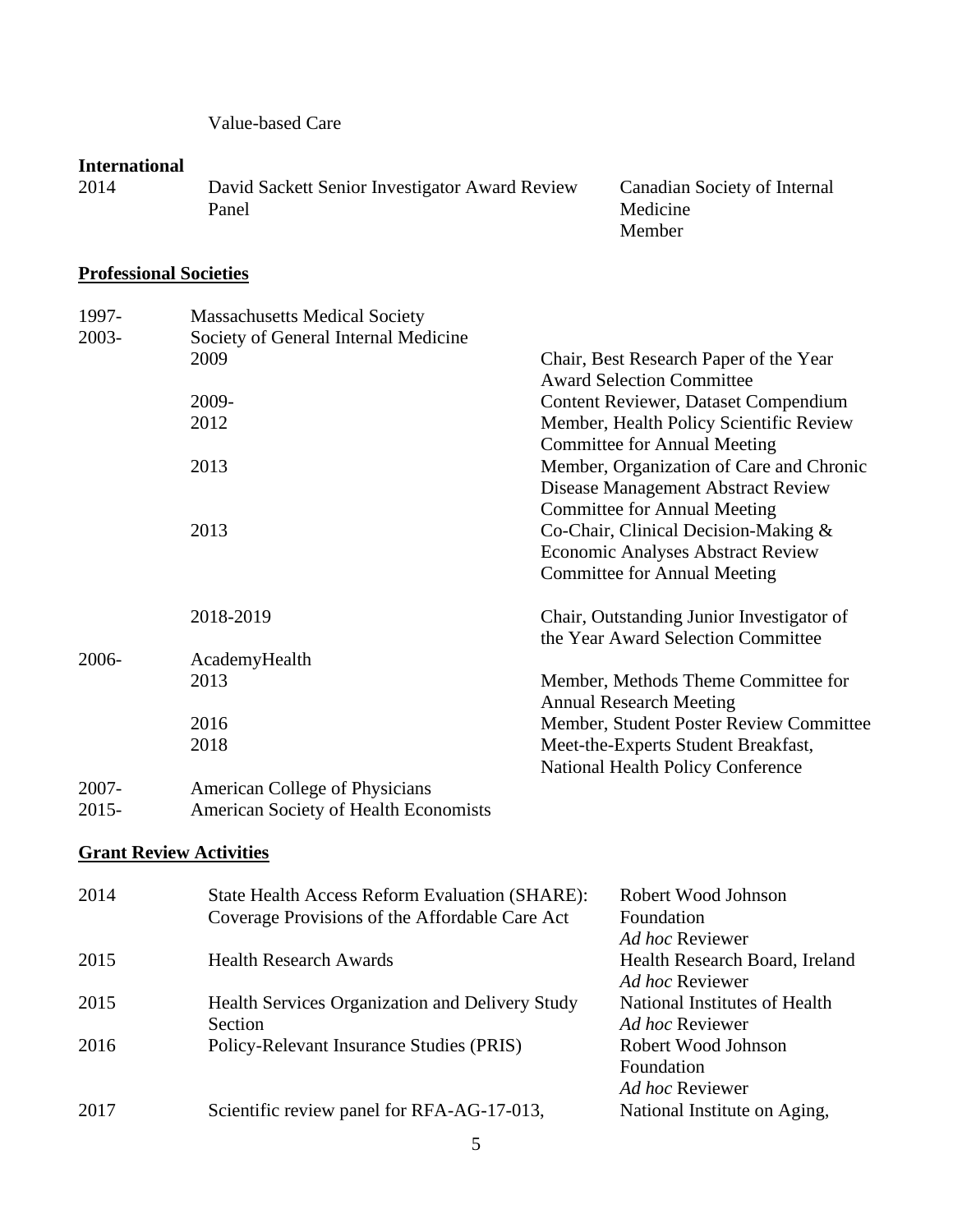|      | <b>Encouraging Appropriate Care Using Behavioral</b>    |
|------|---------------------------------------------------------|
|      | Economics through Electronic Health Records             |
| 2017 | Research in Transforming Health & Health Care           |
|      | <b>Systems</b>                                          |
| 2018 | Scientific review panel for National Institute on       |
|      | Minority Health and Health Disparities Loan             |
|      | <b>Repayment Program Applications</b>                   |
| 2018 | Special Emphasis Panel on Member Conflict:              |
|      | <b>Health Services and Health Informatics</b>           |
| 2019 | <b>Clinical Scientist Development Award competition</b> |
|      |                                                         |

National Institutes of Health *Ad hoc* Reviewer Robert Wood Johnson Foundation *Ad hoc* Reviewer National Institutes of Health *Ad hoc* Reviewer

National Institutes of Health *Ad hoc* Reviewer Doris Duke Charitable Foundation *Ad hoc* Reviewer

#### **Editorial Activities**

#### *Ad hoc* **Reviewer**

*Health Affairs Pediatrics JAMA Ethnicity and Health New England Journal of Medicine Health Services Research Public Health Reports Annals of Internal Medicine Journal of Health Economics Journal of Policy Analysis and Management Journal of General Internal Medicine The Milbank Quarterly Preventive Medicine BMC Public Health American Journal of Public Health American Journal of Managed Care JAMA Internal Medicine Medical Care Medical Care Research and Review Forum for Health Economics & Policy Health Economics British Medical Journal Journal of the American Geriatrics Society JAMA Health Forum*

#### **Other Editorial Roles**

| 2013-14   | Contributing Editor     |
|-----------|-------------------------|
| 2014-2017 | <b>Comments Editor</b>  |
| 2016-     | Member, Editorial Board |
| $2020-$   | Associate Editor        |

2013-14 Contributing Editor *Journal of General Internal Medicine* 2014-2017 Comments Editor *Journal of General Internal Medicine* 2016- Member, Editorial Board *American Journal of Managed Care* 2020- Associate Editor *JAMA Internal Medicine*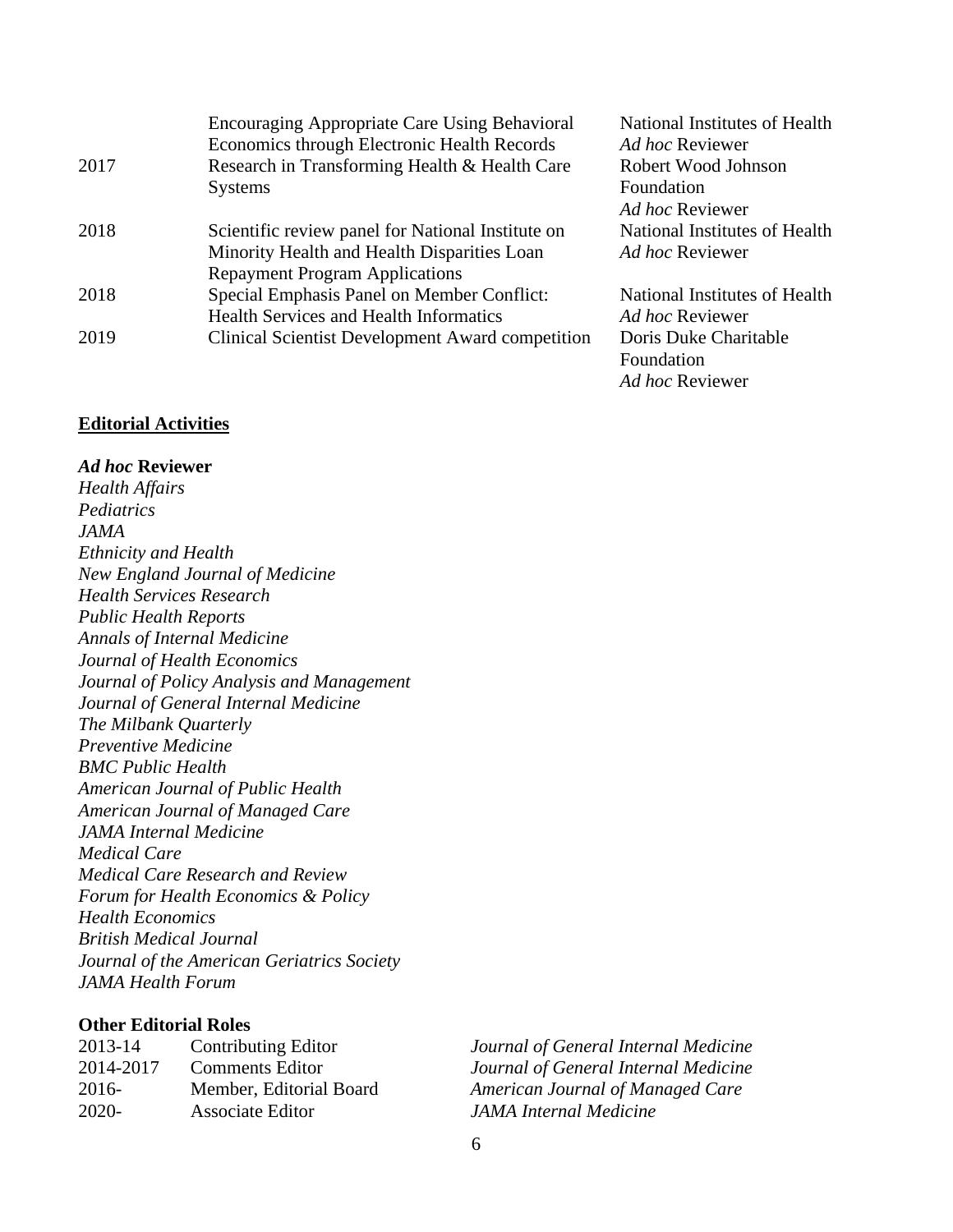2021- Member, Editorial Board *Health Services Research*

| <b>Honors and Prizes</b> |                                                                                 |                                          |  |
|--------------------------|---------------------------------------------------------------------------------|------------------------------------------|--|
| 1993-97                  | Morehead Scholar                                                                | University of North Carolina             |  |
| 1993-97                  | North Carolina Fellow                                                           | University of North Carolina             |  |
| 1993-97                  | <b>Honors Program</b>                                                           | University of North Carolina             |  |
| 1993-97                  | Dean's List                                                                     | University of North Carolina             |  |
| 1996                     | Phi Beta Kappa                                                                  | University of North Carolina             |  |
| 1996                     | Order of the Golden Fleece Leadership Award                                     | University of North Carolina             |  |
| 1996                     | Martin Luther King, Jr. Scholarship Award Finalist University of North Carolina |                                          |  |
| 2003                     | Trainee Investigator Award                                                      | American Society for Clinical            |  |
|                          |                                                                                 | Investigation                            |  |
| 2007                     | Mack Lipkin, Sr. Associate Member Award                                         | Society of General Internal Medicine     |  |
|                          | for Outstanding Scientific Presentation                                         |                                          |  |
| 2007-13                  | Health Disparities Loan Repayment Award                                         | National Institutes of Health            |  |
| 2008                     | Best Published Research Paper of the Year Award                                 | Society of General Internal Medicine     |  |
| 2008                     | <b>Outstanding Dissertation Award</b>                                           | AcademyHealth                            |  |
| 2009                     | Milton W. Hamolsky Junior Faculty Award                                         | Society of General Internal Medicine     |  |
|                          | for Outstanding Scientific Presentation                                         |                                          |  |
| 2010-14                  | <b>Clinical Scientist Development Award</b>                                     | Doris Duke Charitable Foundation         |  |
| 2010-14                  | Paul B. Beeson Career Development Award                                         | National Institute on Aging and          |  |
|                          |                                                                                 | American Federation for Aging            |  |
|                          |                                                                                 | Research                                 |  |
| 2012                     | Noteworthy Article of the Year                                                  | AcademyHealth                            |  |
| 2013                     | <b>Outstanding Reviewer</b>                                                     | Annals of Internal Medicine              |  |
| 2014                     | Outstanding Junior Investigator of the Year                                     | Society of General Internal Medicine     |  |
| 2014                     | Alice S. Hersh New Investigator Award                                           | AcademyHealth                            |  |
| 2014                     | <b>Outstanding Reviewer</b>                                                     | Annals of Internal Medicine              |  |
| 2015                     | Finalist, Annual Health Care Research Award                                     | National Institute for Health Care       |  |
|                          |                                                                                 | <b>Management Foundation</b>             |  |
| 2015                     | <b>Outstanding Reviewer</b>                                                     | <b>Annals of Internal Medicine</b>       |  |
| 2016                     | <b>Elected Member</b>                                                           | <b>American Society for Clinical</b>     |  |
|                          |                                                                                 | Investigation                            |  |
| 2016                     | <b>Best Abstract (Medicare Theme)</b>                                           | AcademyHealth                            |  |
| 2017                     | Finalist, Annual Health Care Research Award                                     | National Institute for Health Care       |  |
|                          |                                                                                 | <b>Management Foundation</b>             |  |
| 2018                     | Editor's Picks: 10 most noteworthy articles of 2017 Health Affairs              |                                          |  |
| 2018                     | Article of the Year Award                                                       | AcademyHealth                            |  |
| 2018                     | Best Abstract (Improving Safety, Quality, and                                   | AcademyHealth                            |  |
|                          | Value Theme)                                                                    |                                          |  |
| 2018                     | <b>Outstanding Reviewer</b>                                                     | <b>Annals of Internal Medicine</b>       |  |
| 2019                     | <b>Commendation Letter</b>                                                      | Office of the President, Brigham         |  |
|                          |                                                                                 | Health                                   |  |
| 2019                     | <b>HSR Impact Award</b>                                                         | AcademyHealth                            |  |
| 2020                     | Editors' Picks for 2020                                                         | <b>NEJM</b> Catalyst Innovations in Care |  |
|                          |                                                                                 | Delivery                                 |  |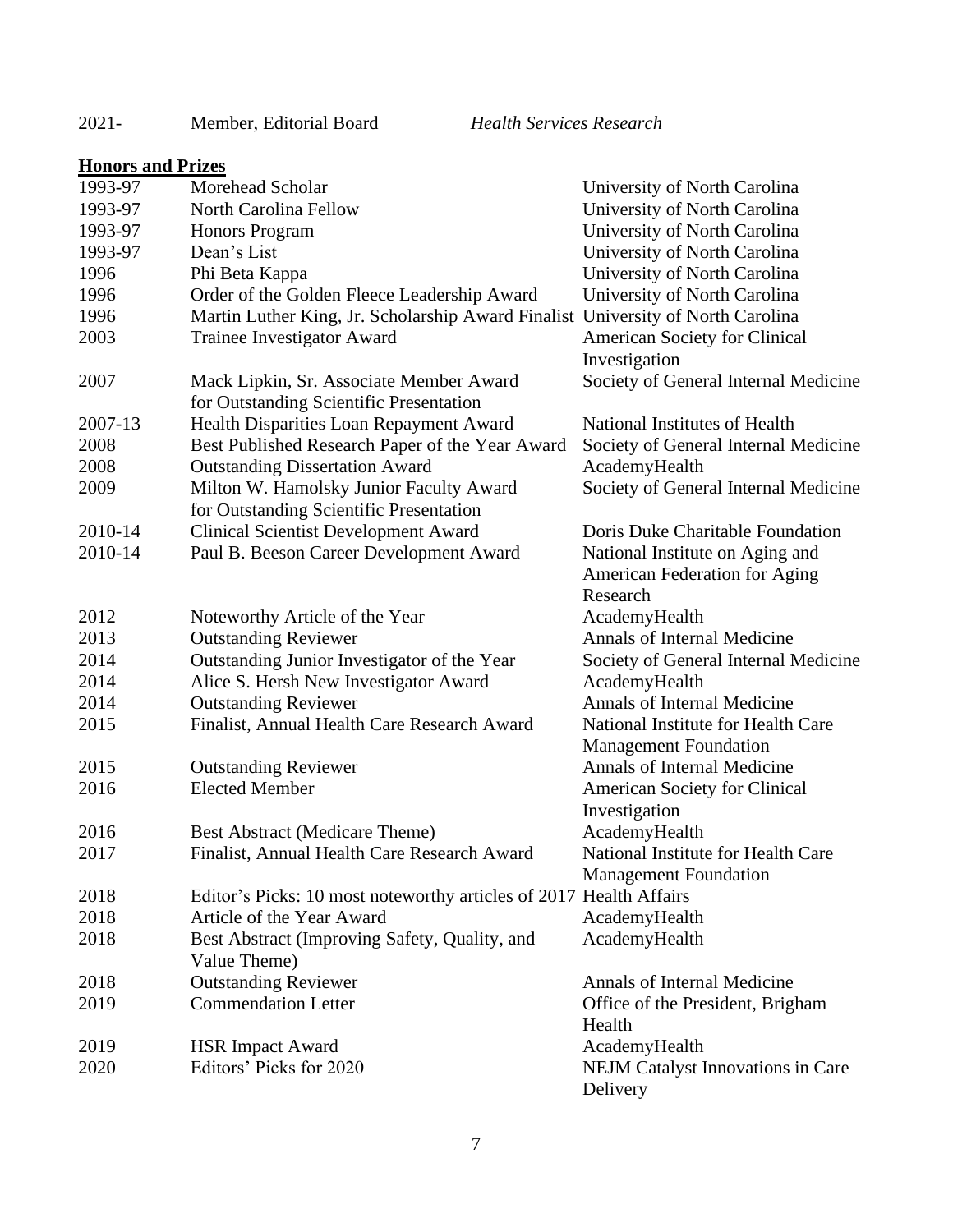# **Report of Funded and Unfunded Projects**

## **Funding Information**

**Past**

| і азі<br>2006-2009 | Assessing the long-term implications of uninsured adults to Medicare (PI: Ayanian, John)<br>The Commonwealth Fund 20060485<br>Co-Investigator                                                                                                          |
|--------------------|--------------------------------------------------------------------------------------------------------------------------------------------------------------------------------------------------------------------------------------------------------|
| 2009-2012          | "BlueWorks"<br>Blue Cross Blue Shield Association (PI: McNeil, Barbara)<br>Co-Investigator                                                                                                                                                             |
| 2010               | Impact of Medicare Part D on Preventable Hospitalizations and Nondrug Medicare<br>Spending<br>William F. Milton Fund #624473<br>PI (\$39,424)                                                                                                          |
| 2010               | Outpatient Waiting Times, Outcomes, and Cost for VA Patients with Diabetes                                                                                                                                                                             |
|                    | (Supplement)<br>VA Boston Healthcare System/VA HSR & D, IAD 06-112 (PI: Pizer, Steven / Subcontract<br>PI: Landon, Bruce)<br>Co-Investigator                                                                                                           |
| 2010-2014          | Reforming Medicare: Beneficiary Choice, Plan Payment, and Accountable Care<br>Paul B. Beeson Career Development Award in Aging Research<br>National Institute on Aging (NIA) K08 AG038354, American Federation for Aging<br>Research<br>PI (\$402,828) |
| 2010-2014          | Economic and Clinical Benefits of Medicare Prescription Drug Coverage<br><b>Clinical Scientist Development Award</b><br>Doris Duke Charitable Foundation 2010053<br>PI (\$450,000)                                                                     |
| 2009-2015          | The Role of Private Plans in Medicare<br>National Institute on Aging P01 AG032952 (PI: Newhouse, Joseph)<br>Co-Investigator                                                                                                                            |
| 2014               | Health Care Markets and Regulation Lab: Seed Funding<br>Laura and John Arnold Foundation<br>Co-Investigator                                                                                                                                            |
| 2013-2016          | Examination of Behavioral Health Care Integration in Medicare Accountable Care<br>Organizations<br>HHSP23320130051C U.S. Department of Health and Human Services, Office of the<br><b>Assistant Secretary for Planning and Evaluation</b>              |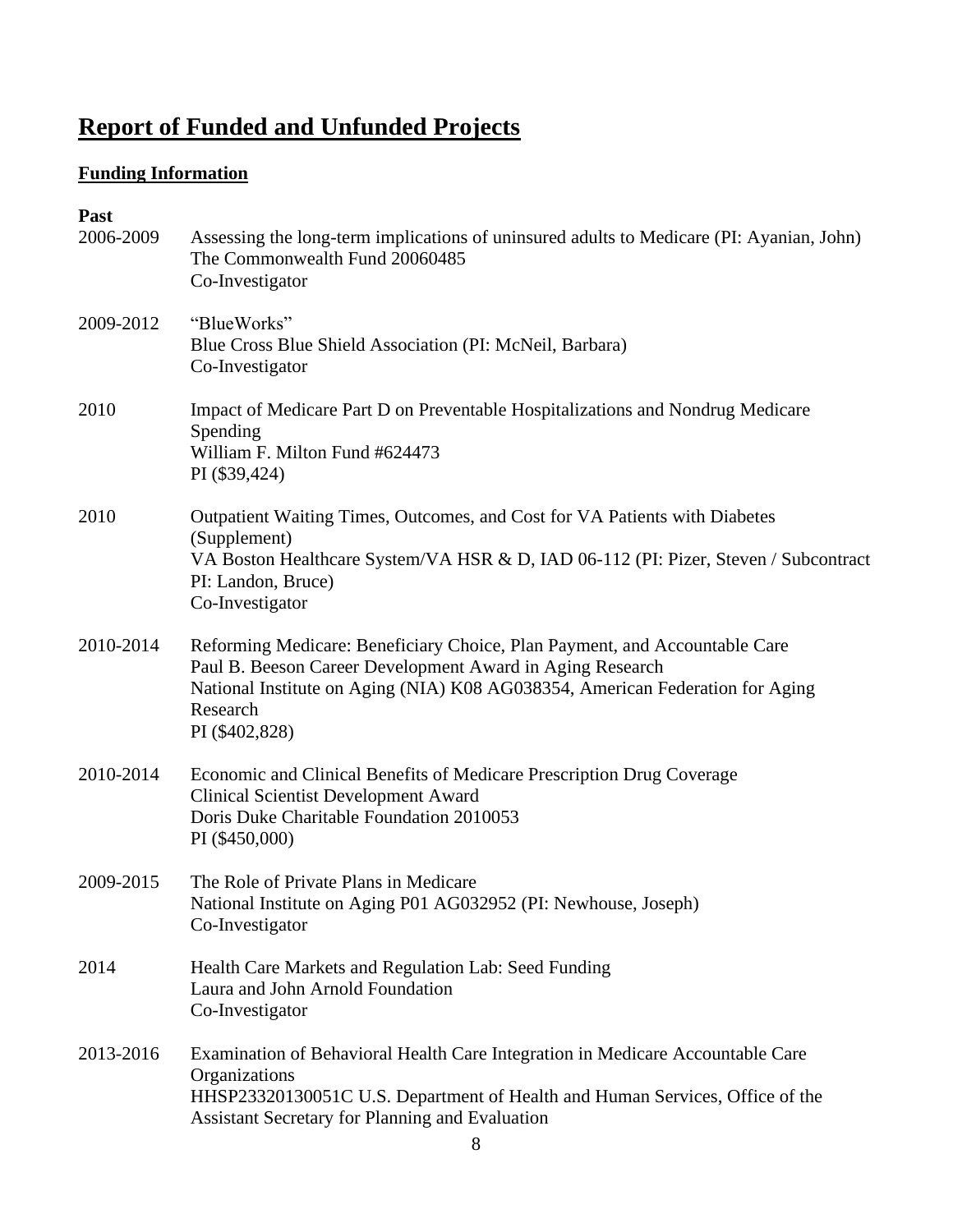PI (\$325,701)

| 2013-2016 | Effects of Physician Concentration, Physician-hospital Integration, and ACOs on Prices in<br><b>Commercial Health Care Markets</b><br>Robert Wood Johnson Foundation 71408<br>PI (\$223,023)                                                                                                                                                                                                                                                                                                                                                                                                                                                                                                                                                                                                                                   |
|-----------|--------------------------------------------------------------------------------------------------------------------------------------------------------------------------------------------------------------------------------------------------------------------------------------------------------------------------------------------------------------------------------------------------------------------------------------------------------------------------------------------------------------------------------------------------------------------------------------------------------------------------------------------------------------------------------------------------------------------------------------------------------------------------------------------------------------------------------|
| 2014-2017 | Health Care Markets and Regulation Lab<br>Laura and John Arnold Foundation (PI: Chernew, Michael)<br>Project Leader (\$629,121)                                                                                                                                                                                                                                                                                                                                                                                                                                                                                                                                                                                                                                                                                                |
| 2013-2018 | Technology Diffusion and New Delivery Models<br>4U01MH103018 National Institutes of Health/National Institute of Mental Health,<br>Common Fund U01 (PIs: Normand, Sharon-Lise/Huskamp, Haiden)<br>Co-Investigator                                                                                                                                                                                                                                                                                                                                                                                                                                                                                                                                                                                                              |
| 2015-2017 | How Do Patients Rate Experiences with Physicians Who Provide More Low-Value<br>Services?<br>NIHCM Research and Educational Foundation (PI: Sanghavi, Prachi)<br>Site PI                                                                                                                                                                                                                                                                                                                                                                                                                                                                                                                                                                                                                                                        |
| 2016-2018 | Impact of Maryland's Hospital Global Budgets on Utilization, Quality, and Spending<br>The Commonwealth Fund 20160555 (PI: Mehrotra, Ateev)<br>Co-Investigator                                                                                                                                                                                                                                                                                                                                                                                                                                                                                                                                                                                                                                                                  |
| 2017-2018 | Model Portfolio Plan (ACO Regulations)<br>MITRE/CMS (PI: Chernew)<br>Co-Investigator                                                                                                                                                                                                                                                                                                                                                                                                                                                                                                                                                                                                                                                                                                                                           |
| 2015-2020 | Medicare in a Restructured Delivery System<br>NIH/National Institute on Aging P01AG032952 (MPI: McWilliams/Landon)<br>PI 2019- (\$5,518,484)<br>Successful integration of financing and care in the Medicare program is the single most<br>important objective of health policy, and arguably, with its powerful budgetary<br>implications, of social and fiscal policy in the US today. This Program Project lays out a<br>forward-looking research agenda encompassing three areas: 1) innovative and<br>comprehensive analyses of current initiatives around ACOs, 2) rigorous research on the<br>current form of integration, the MA program which, as our research has shown, has<br>demonstrated improved performance in recent years, and, 3) research on innovative<br>beneficiary as well as provider payment policy. |
| 2017-2020 | Health Care Markets and Regulation Lab<br>Laura and John Arnold Foundation (PI: Chernew, Michael)<br>Project Leader (\$1,518,422)<br>Overall objectives: (1) Initiate specific, innovative, high impact projects that have the<br>potential to meaningfully support the transformation of the American Health Care system.<br>Research areas include: quality measurement, payment and delivery system reform,                                                                                                                                                                                                                                                                                                                                                                                                                 |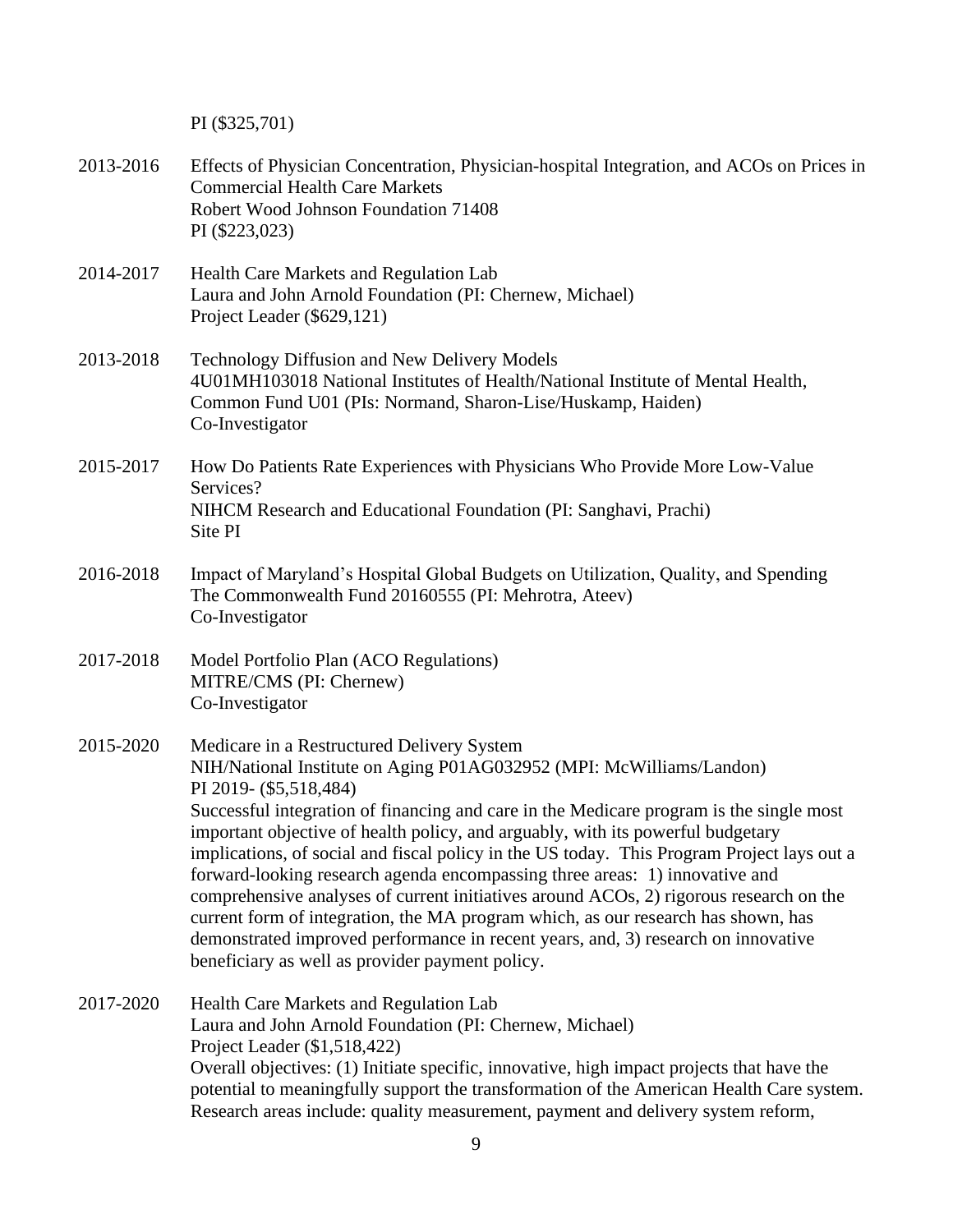consumer behavior, risk adjustment and exchanges. (2) Develop core resources to support the aforementioned projects, move forward on existing work and enhance the visibility and impact of lab activities.

## **Current**

| 2015-2021 | Effects of Expanded Coverage on Access, Health Care and Health in the South<br>NIH/National Cancer Institute 1R01CA189152 (MPI: McWilliams/Graves, John)<br>PI (\$3,599,922)                                                                                                                                                                                                                                                                                                                                                                                                                                                                       |
|-----------|----------------------------------------------------------------------------------------------------------------------------------------------------------------------------------------------------------------------------------------------------------------------------------------------------------------------------------------------------------------------------------------------------------------------------------------------------------------------------------------------------------------------------------------------------------------------------------------------------------------------------------------------------|
|           | This project will provide timely and rigorous analysis of the effect of health insurance<br>coverage expansions on health care use and outcomes among a large cohort of low-income<br>adults in 12 southeastern states. Using a quasi-experimental research design, we aim to<br>quantify the effects of coverage expansion through Medicaid and private health insurance<br>exchanges on access to care, cancer screening and use of preventive clinical services (Aim<br>1); on self-reported health outcomes, mortality and use of emergent and inpatient care<br>(Aim 2); and on cancer stage at diagnosis and quality of cancer care (Aim 3). |
| 2015-2021 | Measuring the Clinical and Economic Outcomes Associated with Delivery Systems<br>Agency for Healthcare Research & Quality/National Bureau of Economic Research<br>U19HS024072 (PI: Cutler, David)<br>Co-Investigator                                                                                                                                                                                                                                                                                                                                                                                                                               |
|           | This project examines whether differences in the delivery of evidence-based care processes<br>and clinical and economic outcomes can be explained by characteristics of organizations<br>that can be understood and modified, or whether such outcomes are 'residual'<br>characteristics of organizations that are hard to transfer.                                                                                                                                                                                                                                                                                                               |
| 2017-2021 | Identifying Predictors of Hospital Admission from the ED Among the Elderly<br>Agency for Healthcare Research and Quality 1R01HS025408-01 (PI: Landon, Bruce)<br>Co-Investigator<br>This project examines predictors of hospital admissions to the ED among older adults with<br>the goal to provide a foundation for designing interventions to safely reduce admissions.                                                                                                                                                                                                                                                                          |
|           |                                                                                                                                                                                                                                                                                                                                                                                                                                                                                                                                                                                                                                                    |
| 2019-2023 | Comparing Targeted and Non-Targeted Approaches to Improving the Value of Cancer<br><b>Care Services</b>                                                                                                                                                                                                                                                                                                                                                                                                                                                                                                                                            |
|           | Agency for Healthcare Research and Quality R01HS026498 (PI: Landon, Bruce)                                                                                                                                                                                                                                                                                                                                                                                                                                                                                                                                                                         |
|           | Co-investigator<br>This project aims to study the extent to which a new payment approach designed to<br>improve the overall value of care delivered impacts the delivery of cancer care services and<br>how this compares to a targeted approach.                                                                                                                                                                                                                                                                                                                                                                                                  |
| 2020-2025 | Improving Medicare in an Era of Change<br>NIH/National Institute on Aging P01AG032952 (MPI: McWilliams/Landon)<br>PI (\$8,044,494)                                                                                                                                                                                                                                                                                                                                                                                                                                                                                                                 |
|           | Successfully integrating the financing and delivery of care remains a primary goal of the<br>Medicare program after years of expanding efforts, including a recent period of<br>unprecedented experimentation. This Program Project proposal is to supply foundational<br>insights for designing payment systems in healthcare. Our research agenda encompasses                                                                                                                                                                                                                                                                                    |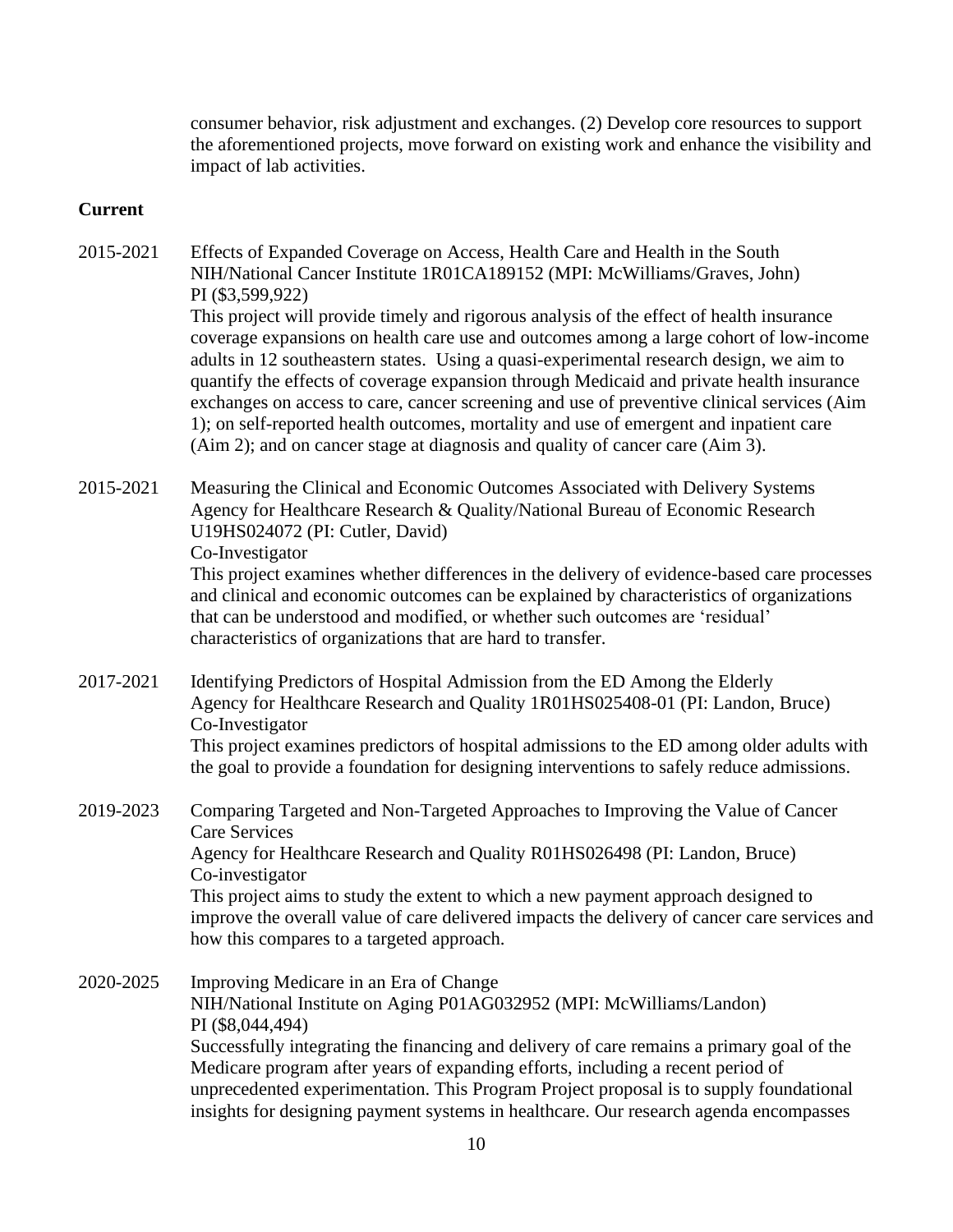four key areas: 1) comparative performance of MA and TM and variants of each; 2) strategies employed by MA plans; 3) learning from state Medicaid programs; and 4) experiences of Medicare patients with dementia and their implications for payment system refinements for patients with special needs.

2020-2023 Health Care Markets and Regulation Lab Arnold Ventures 20-04402 (PI: Chernew, Michael) Project Leader The mission of the Healthcare Markets and Regulations Lab is to provide the critical evidence, analyses and tools necessary to support private and public sector innovations that promote high quality health care at a sustainable cost. This project is focused on a single cross-cutting objective: to reduce the rate of health care spending growth through a set of projects related to the health care process, utilization and broader initiatives that affect spending and efficiency. These monitoring activities focused on compiling data critical for related evaluation and policy work, evaluation activities intended to provide critical evidence related to policy actions, and activities directly related to policy development

2021-2022 Natural experiments to understand protective effects of Medicaid and Medicare policy during the COVID-19 pandemic for populations with a high rate of dementia NIH/National Institute on Aging 3P01AG032952-12S2 PI (\$249,043) This project applies quasi-experimental methods for causal inference to understand how populations with a high prevalence of dementia fared during the COVID-19 pandemic under Medicare Advantage vs. traditional fee-for-service Medicare and under different state Medicaid programs.

#### **Training Grants and Mentored Training Grants**

| 2013-2015 | Identifying Low-Value Medicare Care and Its Determinants<br><b>NIH (F30)</b>                                                                                                                      |
|-----------|---------------------------------------------------------------------------------------------------------------------------------------------------------------------------------------------------|
|           | Collaborator (PI: Aaron Schwartz)                                                                                                                                                                 |
| 2015-2020 | Health Policy Training Program, MD-PhD Training Program in Aging and the<br>Social/Behavioral Sciences                                                                                            |
|           | National Institute on Aging (T32-AG51108)<br>Mentor, Tutorial Director (PI: Joe Newhouse)                                                                                                         |
|           |                                                                                                                                                                                                   |
| 2018-2023 | Quality and Outcomes under Medicaid Managed Care: Evidence from Random Plan<br>Assignment                                                                                                         |
|           | AHRQ (K01HS25786-01)                                                                                                                                                                              |
|           | Co-Mentor (PI: Timothy Layton)                                                                                                                                                                    |
| 2019-2023 | Financial Assistance for Low-Income Medicare Beneficiaries: Using Natural Experiments<br>to Assess Effects on Care and Health Outcomes<br>AHRQ (1 K01 HS26727-01)<br>Co-Mentor (PI: Eric Roberts) |
|           |                                                                                                                                                                                                   |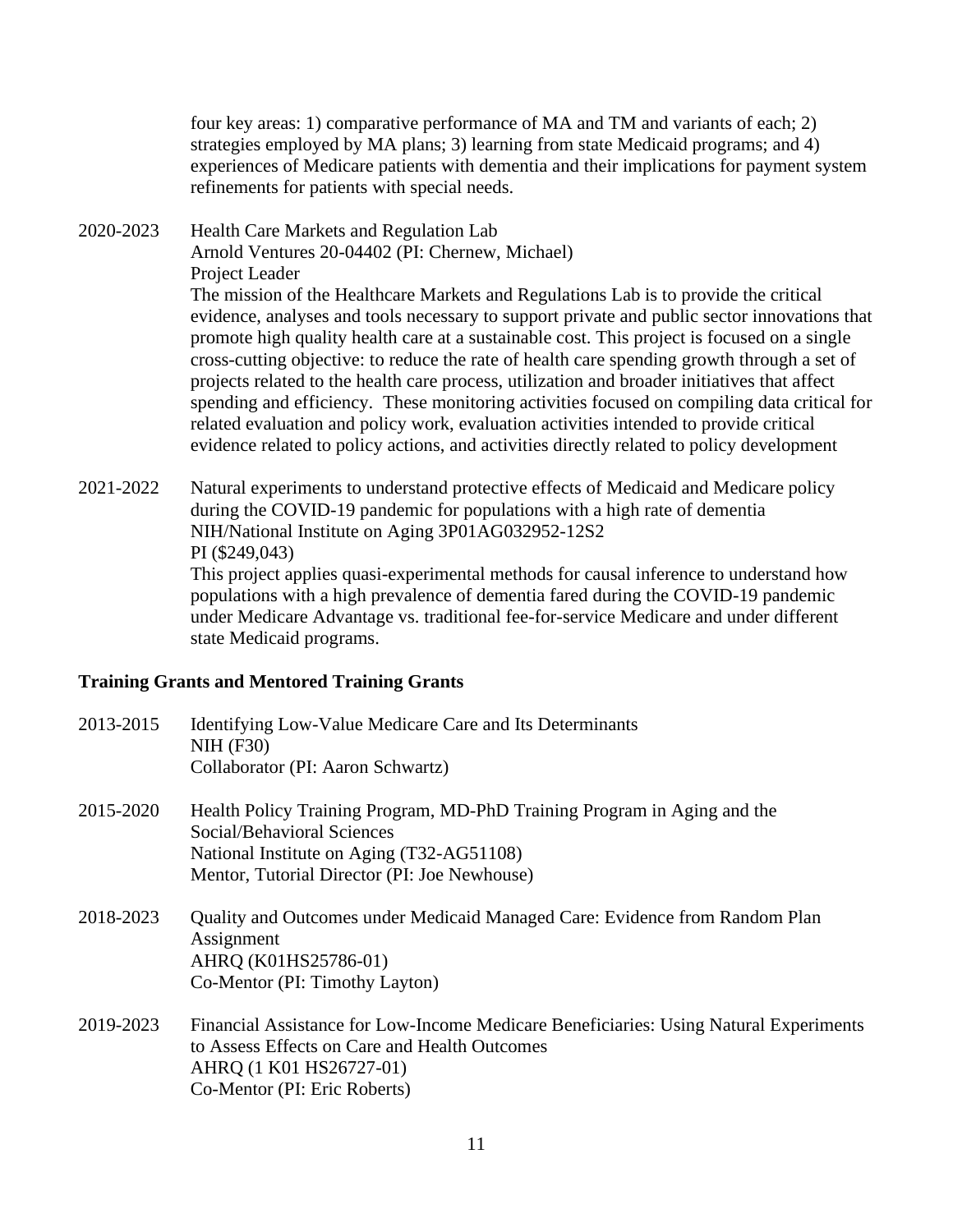| 2020-2021 | Strategic Behavior Among Provider Organizations in Risk-Sharing Contracts<br>AHRQ (1 R36 HS027531-01)<br>Co-Mentor (PI: Peter Lyu)                                                                |
|-----------|---------------------------------------------------------------------------------------------------------------------------------------------------------------------------------------------------|
| 2020-2025 | Designing policies to incentivize high-quality health care for vulnerable Americans:<br>Evidence from the 340B Drug Pricing Program<br>AHRQ (1 K01 HS026980-01A1)<br>Co-Mentor (PI: Sunita Desai) |
| 2021-2026 | The role of virtual care in improving primary care access and continuity for at-risk<br>multimorbid older adults<br>NIA (1K23AG068240-01A1)<br>Faculty mentor (PI: Ishani Ganguli)                |
| 2021-2026 | Private Medicare plans and health outcomes for older adults<br>NIA (1 K01 AG073583-01)<br>Co-Mentor (PI: Vilsa Curto)                                                                             |
| 2021-2026 | Health Policy Training Program, MD-PhD Training Program in Aging and the<br>Social/Behavioral Sciences<br>National Institute on Aging (T32-AG51108)<br>$Co-PI$                                    |

# **Report of Local Teaching and Training**

# **Teaching of Students in Courses**

## **Harvard Medical School**

| 2008-2009 | HC750: Health Care Policy<br>140 medical students/8-10 per<br>tutorial                                                        | <b>Tutorial Leader</b>                      | <b>Harvard Medical School</b><br>2-hr session per week for 12<br>weeks       |
|-----------|-------------------------------------------------------------------------------------------------------------------------------|---------------------------------------------|------------------------------------------------------------------------------|
| 2010-2015 | HC750: Health Care Policy<br>140 medical students/8-10 per<br>tutorial                                                        | Tutorial Leader and<br>Lecturer             | <b>Harvard Medical School</b><br>4 two-hour sessions per week<br>for 4 weeks |
| $2015 -$  | Tutorial on Aging Research, MD-<br>PhD Training Program in Aging<br>and the Social/Behavioral Sciences<br>2-3 MD-PhD students | <b>Tutorial Leader</b>                      | <b>Harvard Medical School</b><br>1-hr session per month for 9<br>months      |
| 2016      | <b>Essentials of Profession: Health</b><br>Policy<br>30 medical students                                                      | Substitute large<br>group session<br>leader | <b>Harvard Medical School</b><br>1 two-hour session                          |
| $2016-$   | <b>Essentials of Profession: Health</b><br>Policy                                                                             | Curriculum<br>Development Board<br>Member   | <b>Harvard Medical School</b>                                                |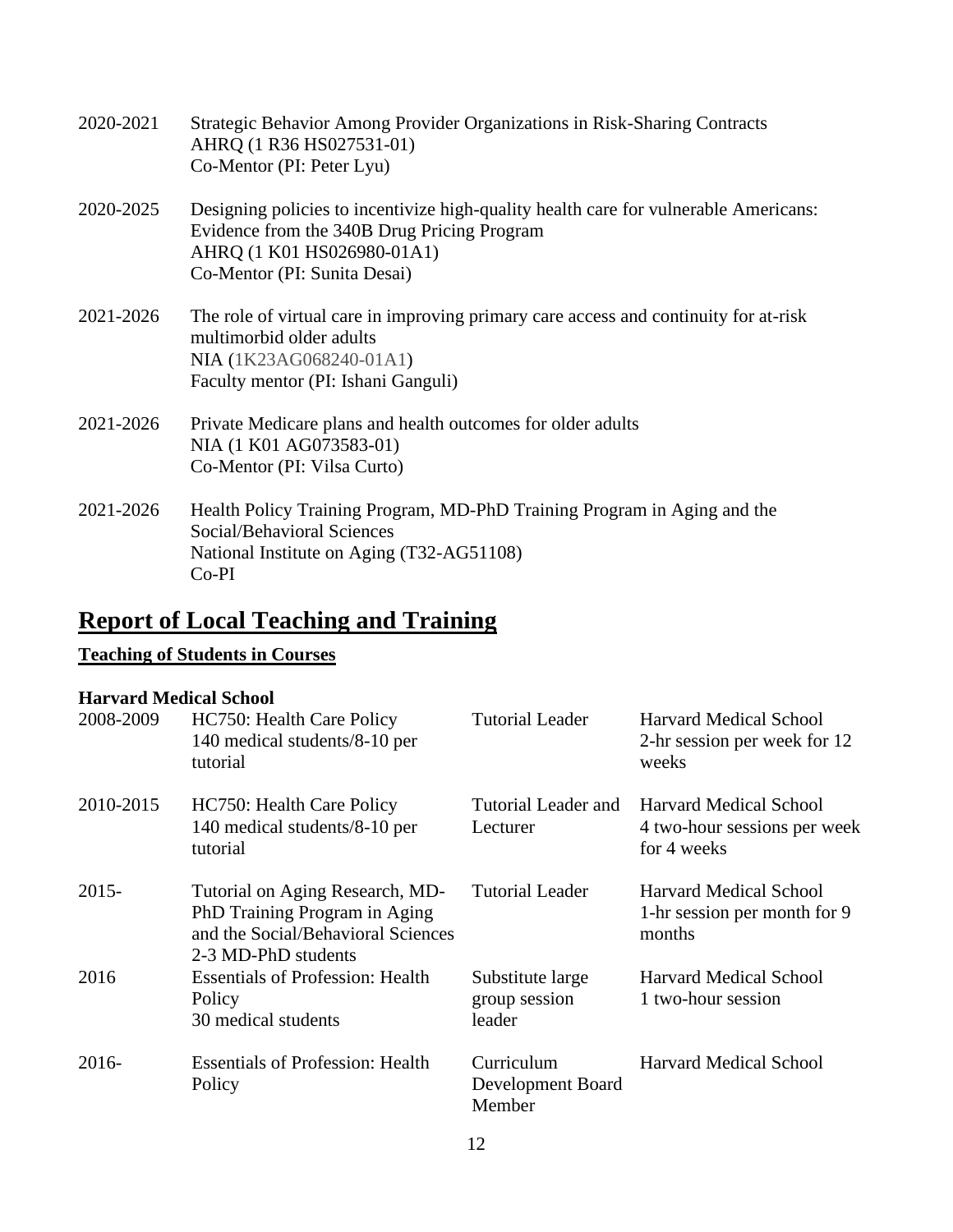| 2017-2019 | <b>Essentials of Profession: Health</b><br>Policy             | leader      | Small group session Harvard Medical School<br>1-hr session for 8 days in<br>January |
|-----------|---------------------------------------------------------------|-------------|-------------------------------------------------------------------------------------|
|           | <b>Harvard Graduate School of Arts and Sciences</b>           |             |                                                                                     |
| 2008-     | Health Policy 3080: Graduate<br>reading course for evaluative | Course Head | 1 two-hour session, 12-15<br>sessions per year                                      |

## **Formal Teaching of Residents, Clinical Fellows and Research Fellows**

science and statistics concentration

| 2005      | Intern Curriculum<br>25 interns in internal medicine residency               | Brigham and Women's Hospital<br>10 two-hour sessions per year                                                       |
|-----------|------------------------------------------------------------------------------|---------------------------------------------------------------------------------------------------------------------|
| 2007-2008 | Humanistic Curriculum<br>15-20 internal medicine residents                   | Brigham and Women's Hospital<br>6 two-hour sessions per year                                                        |
| 2009      | "Health Policy: Problems and Solutions"<br>20 primary care residents         | Brigham and Women's Hospital<br>One hour lecture                                                                    |
| 2011      | "Affecting Health Care Policy through Research"<br>10 primary care residents | Brigham and Women's Hospital<br>One hour lecture                                                                    |
| 2014      | "Medicaid and the Safety Net"<br>10 medicine residents                       | Brigham and Women's Hospital<br>One hour lecture                                                                    |
| 2019      | "Methods Matter"<br>15 fellows and faculty                                   | <b>Hospital Medicine Research</b><br>Fellowship Lecture Series,<br>Brigham and Women's Hospital<br>One hour lecture |
|           | Clinical Supervisory and Training Desponsibilities                           |                                                                                                                     |

#### **Clinical Supervisory and Training Responsibilities**

| 2007-2009 | General Medicine Service Attending Physician and<br>Supervisor/Brigham and Women's Hospital                              | Two weeks per year                                        |
|-----------|--------------------------------------------------------------------------------------------------------------------------|-----------------------------------------------------------|
| 2008-     | Ambulatory Internal Medicine Clinic Preceptor/<br>Phyllis Jen Center for Primary Care, Brigham and<br>Women's Hospital   | 3.5h per week, 40-45 sessions per<br>year                 |
| 2009-     | Housestaff Mentoring Program Mentor/ Brigham<br>and Women's Hospital                                                     | 2 one-hour meetings per year for<br>each of 1-3 residents |
| 2010-2015 | Intensive Teaching Unit (General Medicine Service)<br>Attending Physician and Supervisor/Brigham and<br>Women's Hospital | Two weeks per year                                        |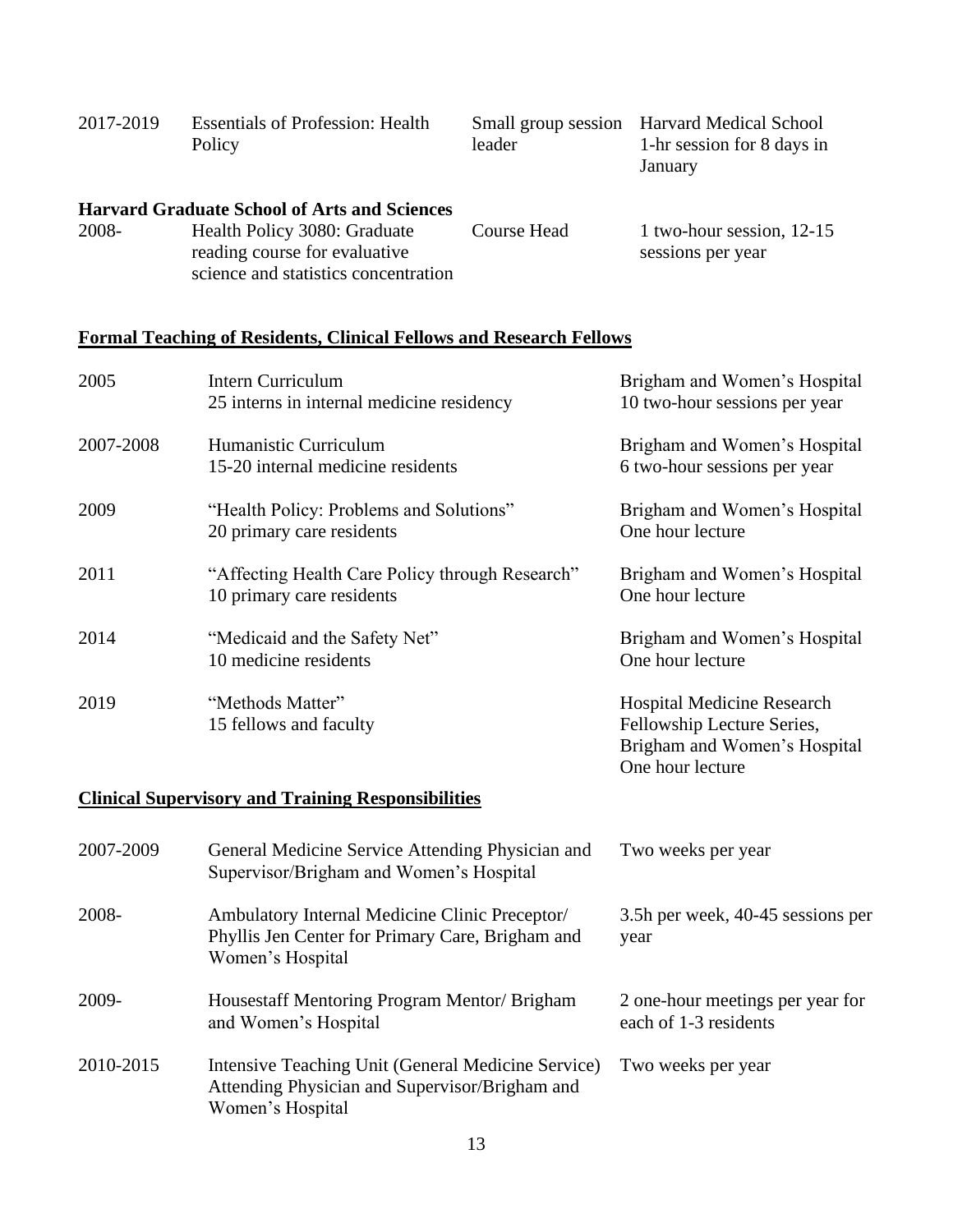## **Mentored Trainees and Faculty**

| 2009-2010 | Miji Choi, MD, MPH / Psychiatrist, Hallym University Kangnam Sacred Heart Hospital,<br>Seoul, Korea<br>Supervisor for independent research project for MPH at Harvard School of Public Health |
|-----------|-----------------------------------------------------------------------------------------------------------------------------------------------------------------------------------------------|
|           |                                                                                                                                                                                               |
| 2010-2015 | Kao-Ping Chua, MD, PhD / Assistant Professor, University of Michigan<br>Dissertation committee member                                                                                         |
| 2011-2013 | Akihiro Nishi, MD, MPH / Assistant Professor, UCLA Fielding School of Public Health<br>Dissertation committee member                                                                          |
| 2011-2019 | Ifedayo Kuye, MD, MBA / Assistant Professor, UCSF School of Medicine<br>Supervisor for Medical school thesis                                                                                  |
| 2012-2014 | Ryan Anderson, MD, MPP / Medical Director, Care Transformation Organization,<br>MedStar                                                                                                       |
|           | Supervisor for independent research during MPP program                                                                                                                                        |
| 2012-     | Hannah Neprash, PhD / Assistant Professor, University of Minnesota School of Public<br>Health<br>Dissertation committee member                                                                |
| 2012-     | Aaron Schwartz, MD, PhD / Assistant Professor, Perelman School of Medicine, University<br>of Pennsylvania<br>Dissertation committee member and medical school thesis supervisor               |
| 2012-2015 | Zirui Song, MD, PhD / Assistant Professor of Health Care Policy and Medicine, Harvard<br>Medical School and Massachusetts General Hospital                                                    |
| 2013-2014 | Gabriel Fabreau, MD / Clinical Assistant Professor, Cumming School of Medicine,<br>University of Calgary<br>Supervisor for general medicine fellowship research                               |
| 2013-2015 | Daria Pelech, PhD / Analyst, Congressional Budget Office<br>Dissertation committee member                                                                                                     |
| 2013-     | Michael Barnett, MD, MS / Assistant Professor, Harvard T.H. Chan School of Public<br>Health<br>Mentor for general medicine fellowship and junior faculty research                             |
| 2015-2020 | Annabelle Fowler, PhD / Post-doctoral Fellow, Food and Drug Administration<br>Dissertation committee member                                                                                   |
| 2015-2018 | Jean Biniek, PhD / Senior Researcher, Health Care Cost Institute<br>Dissertation committee member                                                                                             |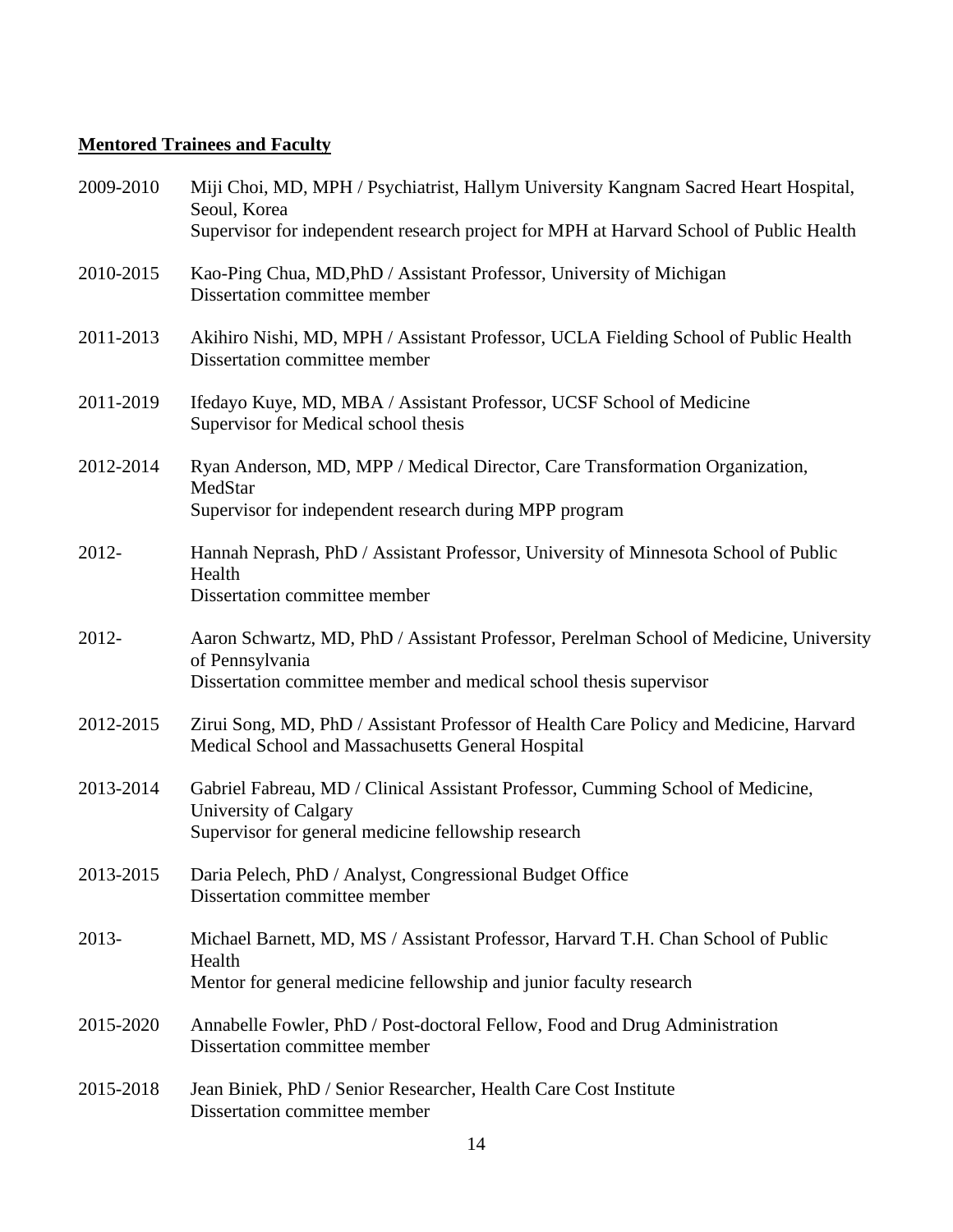| $2015 -$  | Eric Roberts, PhD / Assistant Professor, University of Pittsburgh School of Public Health<br>Mentor for post-doctoral fellowship and junior faculty research, K award co-mentor     |
|-----------|-------------------------------------------------------------------------------------------------------------------------------------------------------------------------------------|
| $2015 -$  | Sunita Desai, PhD / Assistant Professor of Health Policy, NYU Langone School of<br>Medicine<br>Mentor for post-doctoral fellowship and junior faculty research, K award co-mentor   |
|           |                                                                                                                                                                                     |
| 2016-2019 | Lauren Gilstrap, MD, MHP / Assistant Professor, the Dartmouth Institute<br>Advisor for fellowship research                                                                          |
| 2016-     | Peter Lyu, MSPH / PhD candidate, Harvard PhD Program in Health Policy<br>Dissertation committee chair                                                                               |
| 2016-     | Michael Anne Kyle, MS / PhD candidate, Harvard PhD Program in Health Policy<br>Advisor for doctoral research                                                                        |
| 2017-     | Ishani Ganguli, MD, MPH / Instructor in Medicine, Brigham & Women's Hospital and<br><b>Harvard Medical School</b><br>Advisor for junior faculty research, K award advisor           |
| 2017-2020 | Matthew Basilico, AB, AM / MD-PhD candidate, Harvard Department of Economics and<br><b>Harvard Medical School</b><br>Advisor for doctoral research                                  |
| 2017-     | Brian McGarry, PhD / Assistant Professor, University of Rochester Medical Center<br>Mentor for post-doctoral research                                                               |
| $2017 -$  | Timothy Layton, PhD / Assistant Professor of Health Care Policy, Harvard Medical School<br>K award co-mentor                                                                        |
| 2017-     | Andrew Wilcock, PhD / Marshall J. Seidman Post-doctoral Fellow, Department of Health<br>Care Policy, Harvard Medical School<br>Mentor for post-doctoral and junior faculty research |
| 2018-     | Nancy Beaulieu, PhD / Research Associate, Department of Health Care Policy, Harvard<br><b>Medical School</b><br>Advisor for sponsored research                                      |
| 2018-     | Vinay K. Rathi, MD, MBA / Resident, Massachusetts Eye and Ear Infirmary<br>Supervisor for MBA research                                                                              |
| 2019-2020 | Andres de Loera-Brust, AB / PhD candidate in economics, Harvard University<br>Advisor for RA research                                                                               |
| 2019-     | Suhas Gondi, BA / MD-MBA candidate, Harvard Medical School and Harvard Business<br>School                                                                                           |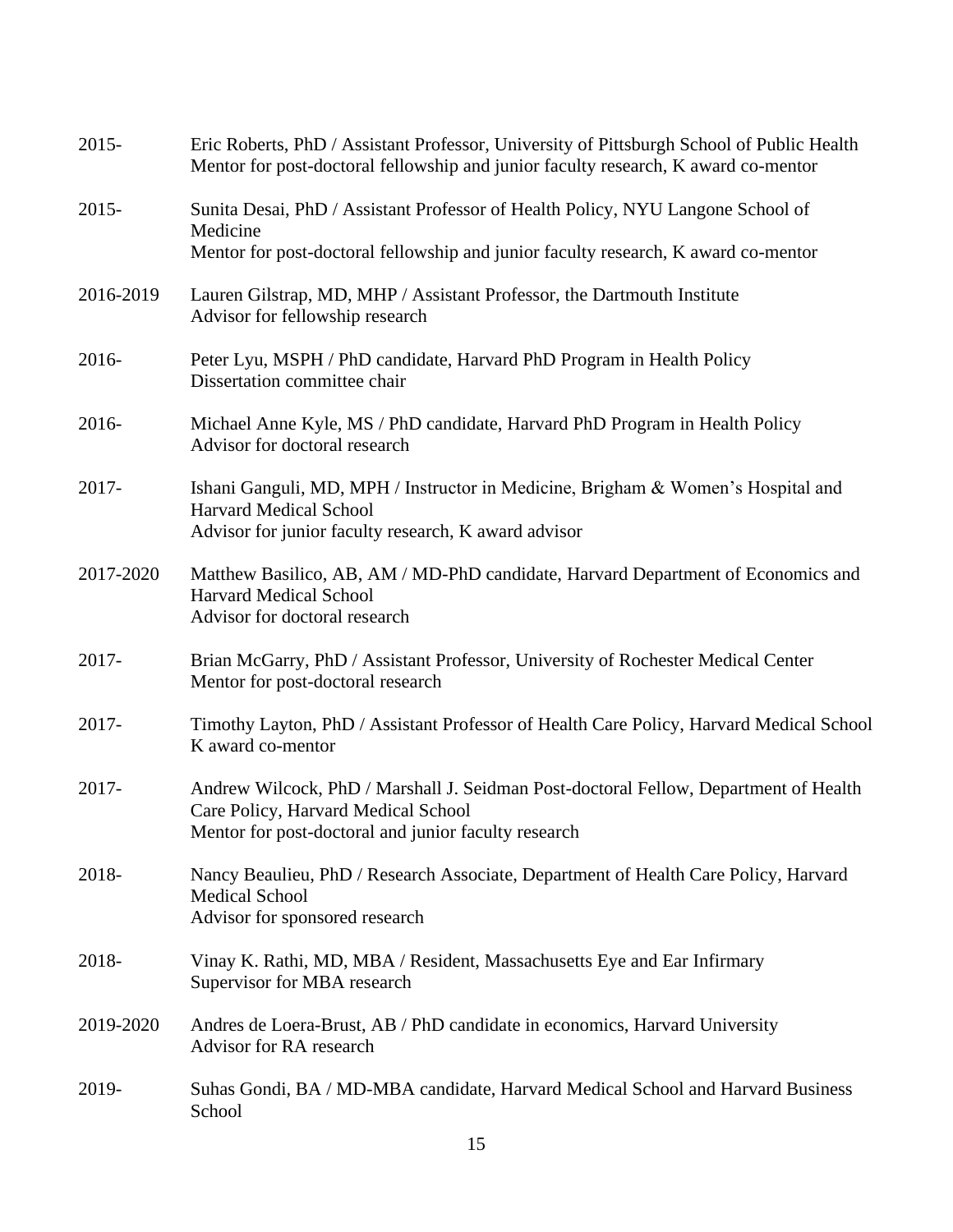| 2019-<br>Adam Beckman, BA / MD-MBA candidate, Harvard Medical School and Harvard<br><b>Business School</b><br>Mentor for student research          |  |  |  |  |
|----------------------------------------------------------------------------------------------------------------------------------------------------|--|--|--|--|
| 2020-<br>Vilsa Curto, PhD / Assistant Professor of Health Economics and Policy, Harvard TH Chan<br>School of Public Health<br>K award co-mentor    |  |  |  |  |
| 2020-<br>Max Pany, BA / MD-PhD candidate, Harvard Medical School and Harvard PhD Program<br>in Health Policy<br>Dissertation committee member      |  |  |  |  |
| 2020-<br>Lucy Chen, BS, BA / MD-PhD candidate, Harvard Medical School and Harvard PhD<br>Program in Health Policy<br>Dissertation committee member |  |  |  |  |
| 2020-<br>Annabel Wang, BA / MD-PhD candidate, Harvard Medical School and Harvard PhD<br>Program in Health Policy<br>Dissertation committee member  |  |  |  |  |
| 2020-<br>Jason Buxbaum, BA, MHSA / PhD candidate, Harvard PhD Program in Health Policy                                                             |  |  |  |  |
| Jacob Wallace, PhD / Assistant Professor, Yale School of Public Health<br>2020-<br>Senior mentor for junior faculty research                       |  |  |  |  |
| $2021 -$<br>Anna Zink, BA / PhD candidate, Harvard PhD Program in Health Policy<br>Dissertation committee member                                   |  |  |  |  |
| $2021 -$<br>Bijan Niknam, BS / PhD candidate, Harvard PhD Program in Health Policy<br>Dissertation committee member                                |  |  |  |  |
| $2021 -$<br>Katherine Ianni, BA / PhD candidate, Harvard PhD Program in Health Policy<br>Research advisor                                          |  |  |  |  |
| <b>Formal Teaching of Peers</b>                                                                                                                    |  |  |  |  |
| 2006<br>Joint Injection Workshop<br>3 one-hour sessions<br>Office Practice of Primary Care Medicine<br>Boston, MA                                  |  |  |  |  |
| <b>Local Invited Presentations</b><br>No presentations below were sponsored by outside entities                                                    |  |  |  |  |

2008 Importance of Health Insurance for Near-elderly Adults/ Gerontology Grand Rounds Division of Gerontology, Beth Israel Deaconess Medical Center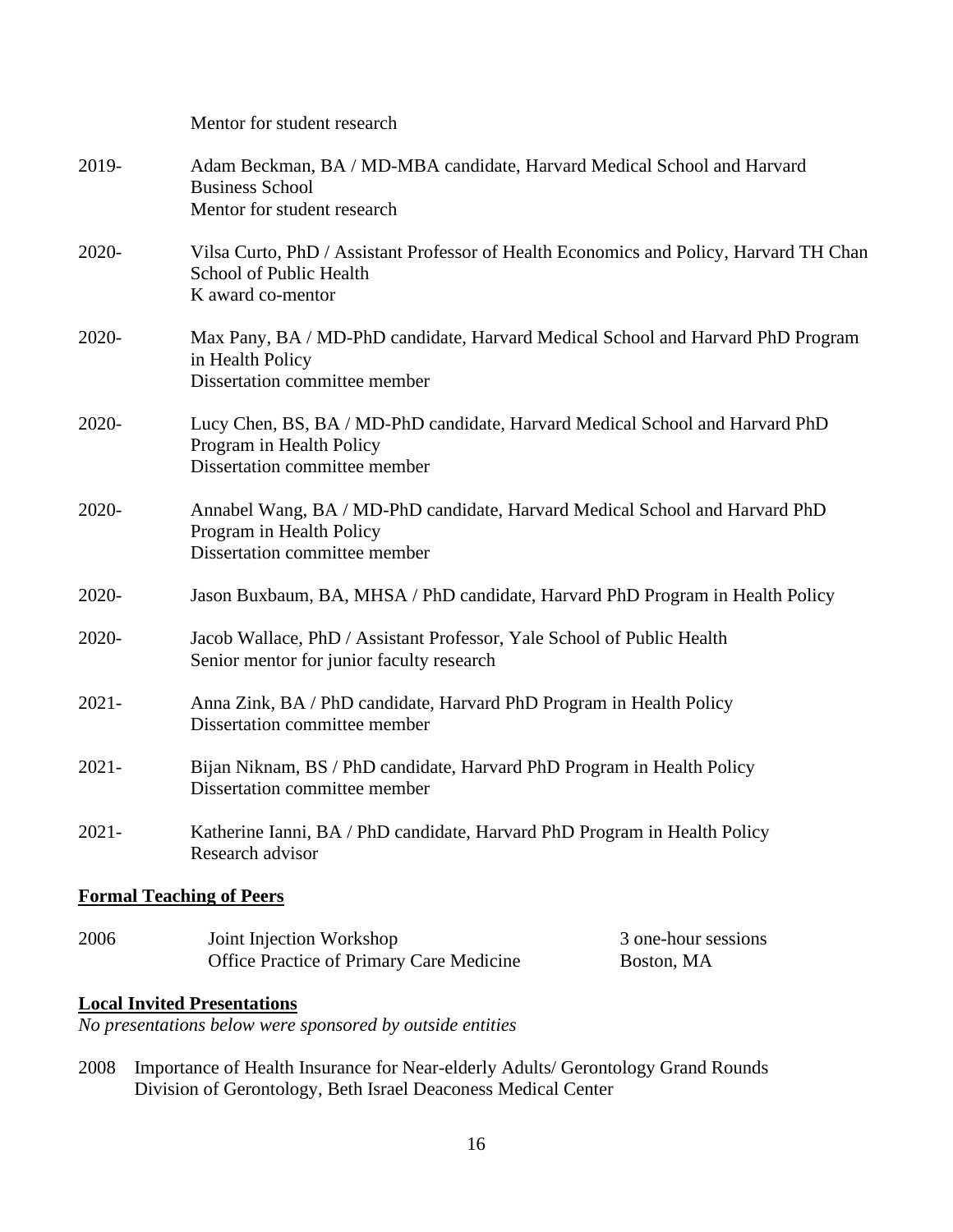- 2009 Sick, Aging, and Uninsured: Importance of Coverage and Value of Reform/ Medical Grand Rounds Department of Medicine, Faulkner Hospital
- 2009 Achieving Value in Health Care/ Speaker Harvard Board of Fellows Meeting, Harvard Medical School
- 2009 Sick, Aging, and Uninsured: The Value of Coverage/ Faculty Symposium on Health Care Policy Harvard Medical School
- 2011 Effects of Medicare Part D on Non-drug Medical Spending for Elderly Adults with Limited Prior Drug Coverage/ Invited Lecture, Pharmaceutical Policy Research Seminar Department of Population Medicine, Harvard Medical School
- 2013 Program for Improving the Performance of Health Care Markets: Accountable Care Organizations/ Health Care Policy Advisory Council Harvard Medical School
- 2013 Health Care Policy and Medicare/ Health Care Policy Media Fellowship Harvard Medical School
- 2013 Health Care Markets and Regulation Lab: Rapid Evaluation/ Health Care Policy Advisory Council Harvard Medical School
- 2014 Payment Reform: ACO Project Update and Plans/ Health Care Policy Advisory Council Harvard Medical School
- 2014 Payment and Delivery System Reform: Research Progress and Future Directions/ Health Care Policy Advisory Council Harvard Medical School
- 2015 ACOs and Provider Consolidation: Update and Future Directions/ Health Care Policy Advisory Council Harvard Medical School
- 2015 Payment Reform in Medicare: Design and Effects/Invited Lecture Partners Healthcare, Boston, MA
- 2016 Payment Reform Update / Policy Advisory Board for Laura and John Arnold Foundation Project Harvard Medical School
- 2016 ACOs: Building on Early Progress / Invited Speaker for ACO Leadership Workshop Harvard T.H. Chan School of Public Health
- 2017 Payment and Delivery System Reform in Medicare: ACOs and Beyond / Scientific Advisory Board Meeting for NIA Program Project "Medicare in a Restructured Delivery System" Harvard Medical School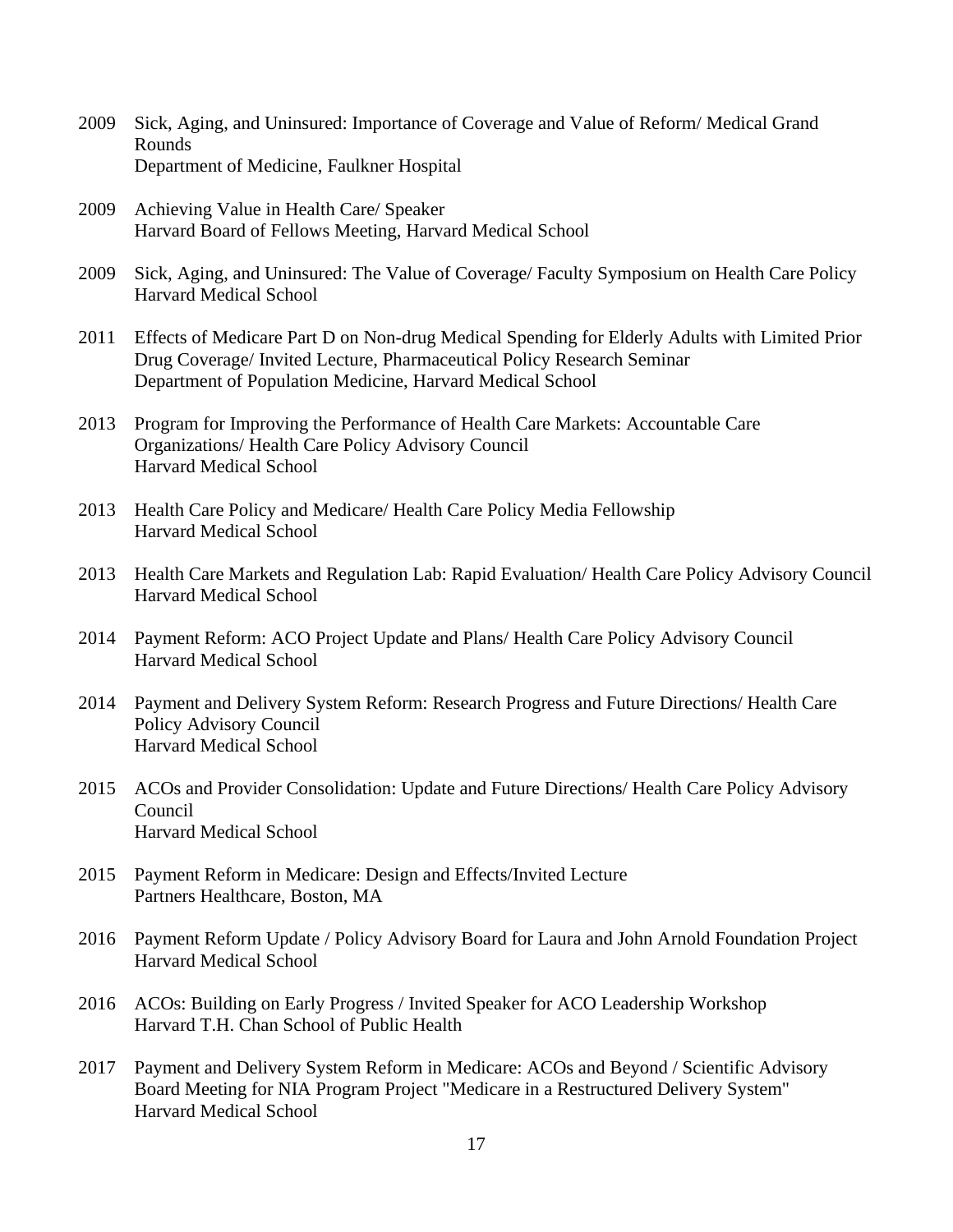- 2017 Accountable Care Organizations: Happy Talk, Evidence, & Challenges Ahead/Invited Lecture Center for Surgery and Public Health, Harvard HSR Surgical Speaker Series, Brigham and Women's Hospital
- 2017 Separating Myths from Facts: The Evidence on ACOs/Dinner Speaker Healthcare Policy Leadership Council, Harvard Kennedy School of Government, Cambridge, MA
- 2018 Population-based Payment Models: Promise, Progress, and Problems Department of Health Care Policy 30<sup>th</sup> Anniversary Event, Harvard Medical School
- 2021 Risk Adjustment: So much depends… Healthcare Markets and Regulation Lab Industry Working Group Summit, Harvard Medical School

# **Report of Regional, National, and International Invited Teaching and Presentations**

*No presentations below were sponsored by outside entities*

#### **Regional**

- 2013 Patient Attribution and Quasi-experimental Evaluations of Delivery and Payment System Reforms/Invited Speaker RAND, Boston, MA
- 2016 Low-Value Care and Payment Reform/ Invited Lecture Center for Evaluation of Value and Risk in Health, Tufts Medical Center, Boston, MA
- 2017 Accountable Care Organizations: Happy Talk, Evidence, & Challenges Ahead/Invited Lecture 13th Charles F. Johnson Lecture, Hallmark Health, Lawrence Memorial Hospital, Medford, MA
- 2017 Providers Taking Real Risk to Realize Change/Invited Speaker NEJM Catalyst, Harvard Business School, Boston, MA
- 2018 "Value-Based Payment": Promise, Progress, & Problems/Invited Lecture Boston University School of Public Health, Boston, MA
- 2021 Clinicians in 2030/Invited Speaker NEJM Catalyst, Boston, MA

#### **National**

- 2004 Experience of uninsured near-elderly adults in the Health and Retirement Study/ Invited Lecture Institute for Social Research & National Poverty Center of Gerald Ford School of Public Policy, University of Michigan, Ann Arbor, MI
- 2006 Intensity of health services and costs of care for previously uninsured Medicare beneficiaries/ Research Presentation (paper)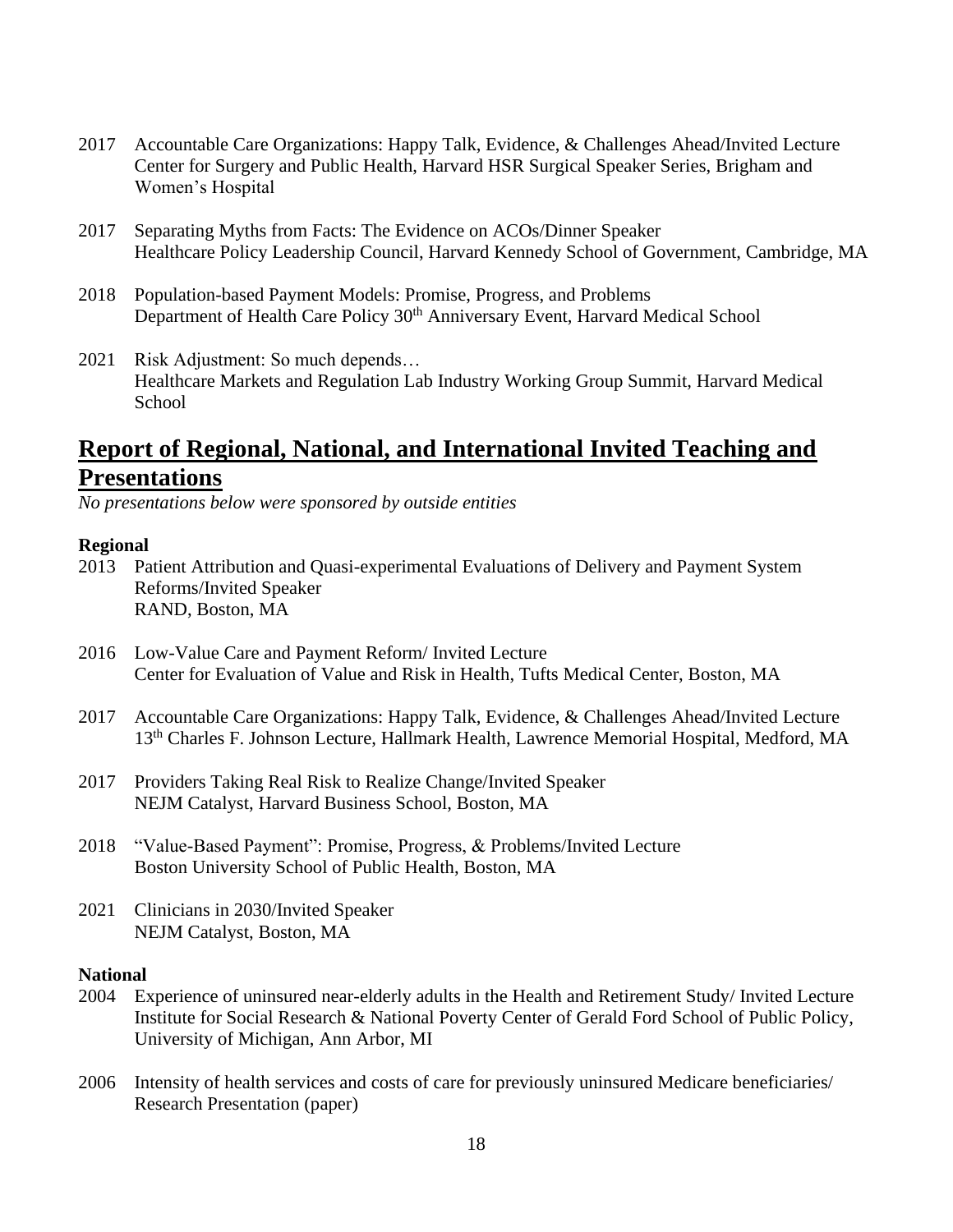Annual National Research Service Award Trainees Research Conference, Seattle, WA

- 2006 Intensity of health services and costs of care for previously uninsured Medicare beneficiaries/ Research Presentation (paper) AcademyHealth Annual Research Meeting, Seattle, WA
- 2008 Management of cardiovascular disease and diabetes in the US: trends in disparities and effects of Medicare coverage/ Research Presentation (paper) Society of General Internal Medicine Annual Meeting, Pittsburgh, PA
- 2008 Sick, aging, and uninsured: importance of coverage and value of reform/ Medical Grand Rounds Department of Medicine, University of Virginia, VA
- 2009 Medicare Spending for Previously Uninsured Adults/ Plenary Presentation (paper) Society of General Internal Medicine Annual Meeting, Miami, FL
- 2009 Medicare Spending for Previously Uninsured Adults/ Research Presentation (paper) AcademyHealth Annual Research Meeting, Chicago, IL
- 2010 Finding and Using Publicly Available Datasets for Secondary Data Analysis Research/ Panel Presentation Society of General Internal Medicine Annual Meeting, Minneapolis, MN
- 2011 Effects of Medicare prescription drug coverage on non-drug medical spending/ Research Presentation (paper) Society of General Internal Medicine Annual Meeting, Phoenix, AZ
- 2011 Cognition and choice between traditional Medicare and Medicare Advantage/ Research Presentation (abstract) Society of General Internal Medicine Annual Meeting, Phoenix, AZ
- 2011 Effects of Medicare prescription drug coverage on non-drug medical spending/ Research Presentation (paper) AcademyHealth Annual Research Meeting, Seattle, WA
- 2011 Cognition and choice between traditional Medicare and Medicare Advantage/ Research Presentation (paper) AcademyHealth Annual Research Meeting, Seattle, WA
- 2012 Risk adjustment and risk selection in Medicare Advantage/ Research Presentation Science of Medicare Reform, University of Southern California, Los Angeles, CA
- 2012 Risk adjustment and risk selection in Medicare Advantage/ Invited Lecture Robert Wood Johnson Foundation Clinical Scholars Program & Institute for Social Research, University of Michigan, Ann Arbor, MI
- 2012 Risk adjustment and risk selection in Medicare Advantage/ Research Presentation (paper)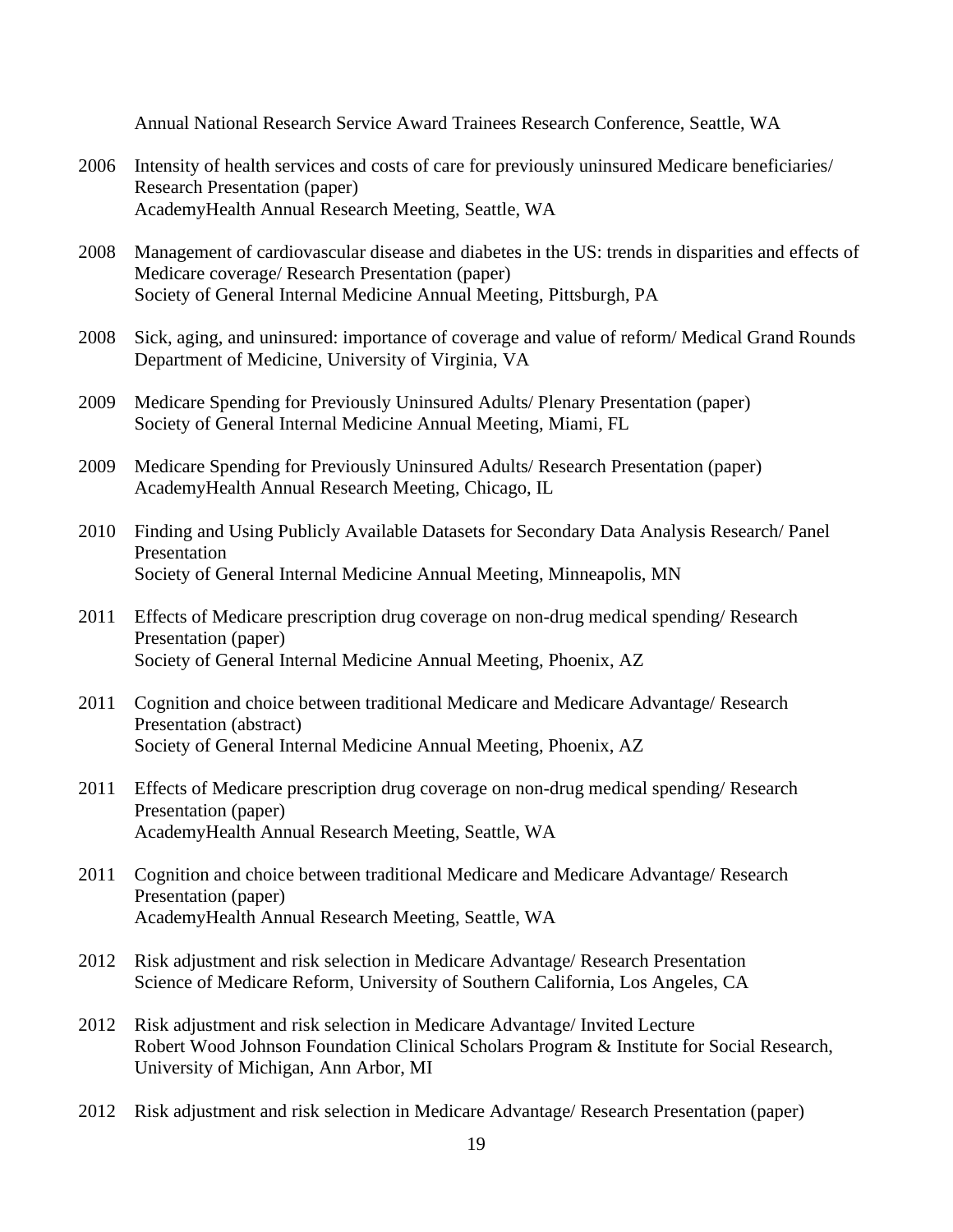Society of General Internal Medicine Annual Meeting, Orlando, FL

- 2012 Risk adjustment and risk selection in Medicare Advantage/Invited Speaker Medicare Payment Advisory Commission, Washington, DC
- 2013 Measuring Low Value in Medicare/ Invited Speaker Lown Conference Research Agenda Working Group, Boston, MA
- 2014 Outpatient care patterns and organizational accountability in Medicare/Research Presentation (paper) AcademyHealth Annual Research Meeting, San Diego, CA
- 2014 Key policy issues in the evolution of Medicare ACO programs/Invited Panelist The Health Industry Forum: The Evolution of Accountable Care under Medicare, Washington, DC
- 2014 Changes in patient experiences in the first year of Medicare ACO contracts/Invited Lecture Center for Medicare and Medicaid Innovation, Baltimore, MD
- 2014 ACOs: Evidence and Design Issues/Invited Speaker Congressional Budget Office Panel of Health Advisors, Washington, DC
- 2014 ACOs in Medicare: Design Issues Moving Forward/Invited Speaker National Association of Accountable Care Organizations Fall Conference, Washington, DC
- 2014 What We Know About ACOs So Far/Invited Panelist Brookings Institution, Washington, DC
- 2015 ACOs: Early Evidence and Policy Implications/Invited Speaker National Health Policy Conference, Washington, DC
- 2015 Refining ACO Benchmarks: Evidence and Implications/Invited Speaker National Association of Accountable Care Organizations, Baltimore, MD
- 2015 Improving Outcomes in the Medicare Program/Invited Speaker National Advisory Council on Aging, National Institute on Aging, Bethesda, MD
- 2015 Physician-Hospital Integration: Higher Prices and More to Come?/Invited Speaker Mathematica Policy Research, Washington, DC
- 2015 Accountable Care Organizations: Early Gains, Challenges Ahead/Invited Speaker Yale School of Public Health, New Haven, CT
- 2016 Accountable Care Organizations: Early Gains, Challenges Ahead/Invited Speaker The Dartmouth Institute and Rockefeller Center for Public Policy, Hanover, NH
- 2016 Accountable Care Organizations: Early Gains, Challenges Ahead/Visiting Professor University of Pennsylvania Perelman School of Medicine and Leonard Davis Institute,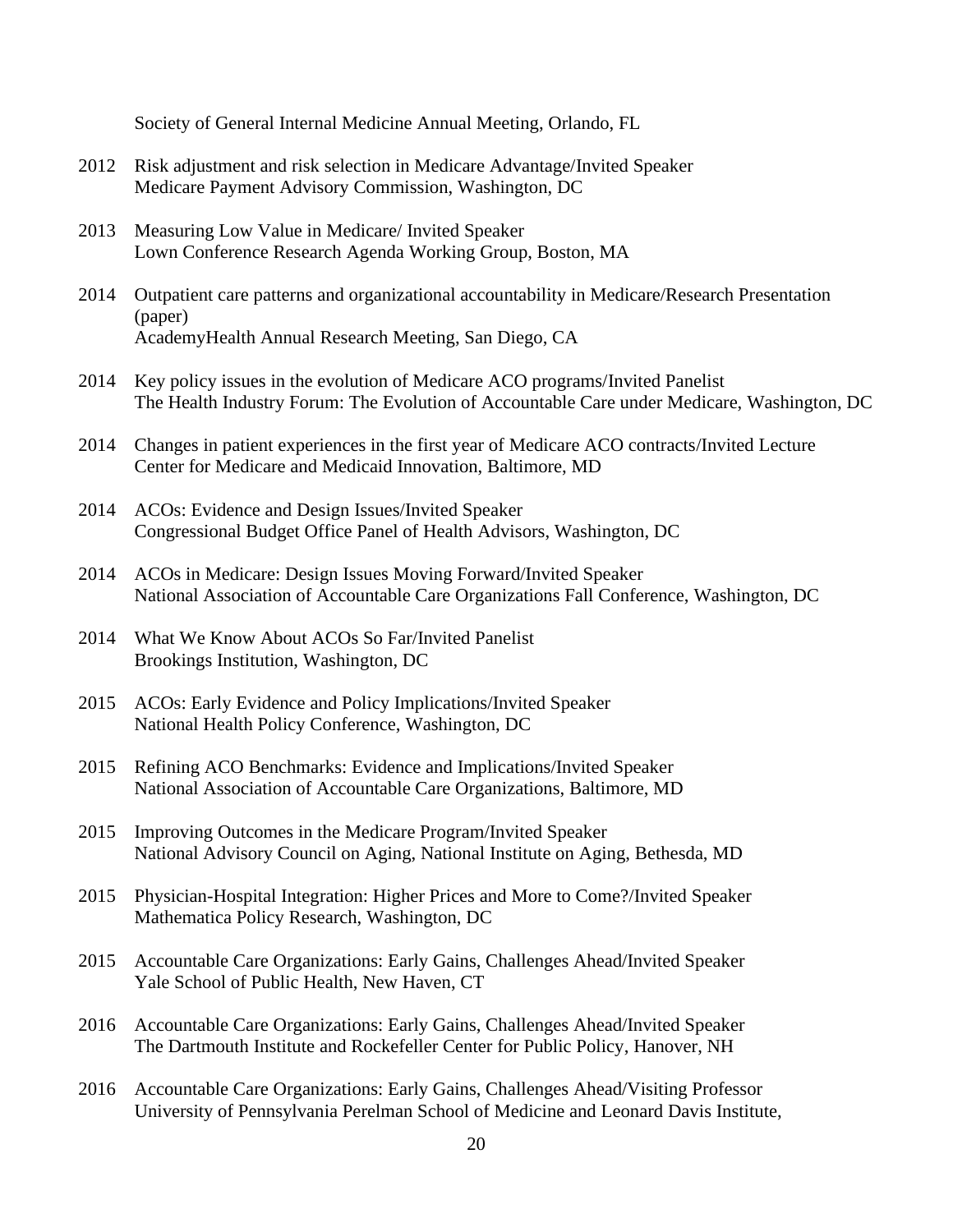Philadelphia, PA

- 2016 ACOs: New Evidence on Savings/Invited Speaker Medicare Payment Advisory Commission, Congressional Budget Office, CMS Office of the Actuary, Washington, DC
- 2016 Mental Health Care in ACOs/Invited Speaker Office of the Assistant Secretary for Planning and Evaluation, Department of Health and Human Services, Washington, DC
- 2016 Early Performance of ACOs in Medicare/Research Presentation (paper) AcademyHealth Annual Research Meeting, Boston, MA
- 2016 Early Performance of ACOs in Medicare/Research Presentation (paper) 6<sup>th</sup> Biennial Conference of the American Society of Health Economics, Philadelphia, PA
- 2017 ACOs, APMs, EPMs, MACRA, MIPS: Making Sense of Provider Payment in Medicare/Invited Speaker 26th annual Health Care Forecast Conference, Center for Health Care Management and Policy, University of California Irvine Paul Merage School of Business, Irvine, CA
- 2017 Accountable Care Organizations: Making Progress in a Land of Unicorns/Keynote Speaker 21st Kovner-Behrman Health Forum, NYU Wagner School of Public Service, New York, NY.
- 2018 Advancing Value: Next Steps in Quality Measurement/Panel Speaker National Health Policy Conference, Washington, DC
- 2018 The Value-Based Payment Modifier/Article-of-the-Year Presentation AcademyHealth Annual Research Meeting, Seattle, WA
- 2018 Success of Physician Group ACOs: Primary Care or Incentives at Work?/Webinar Patient-Centered Primary Care Collaborative
- 2018 Evidence on ACOs: Understanding the Progress So Far and Challenges Ahead/Invited Speaker Healthcare Policy Leadership Council, Harvard Kennedy School of Government, Cambridge, MA
- 2019 Can CMS Payment and Delivery Reforms Transform the US Healthcare System?/Panelist National Health Policy Conference, Washington, DC
- 2019 Presidential Session: Rock Stars of HSR/Panelist, Awardee AcademyHealth Annual Research Meeting, Washington, DC
- 2019 Medicare Shared Savings Program: Savings, Selection, and Spillovers/Speaker American Society of Health Economists Annual Conference, Washington, DC
- 2019 Value-based Payment: Concepts and Evidence for a Value-based Discussion/Speaker Healthcare Policy Leadership Council, Asheville, NC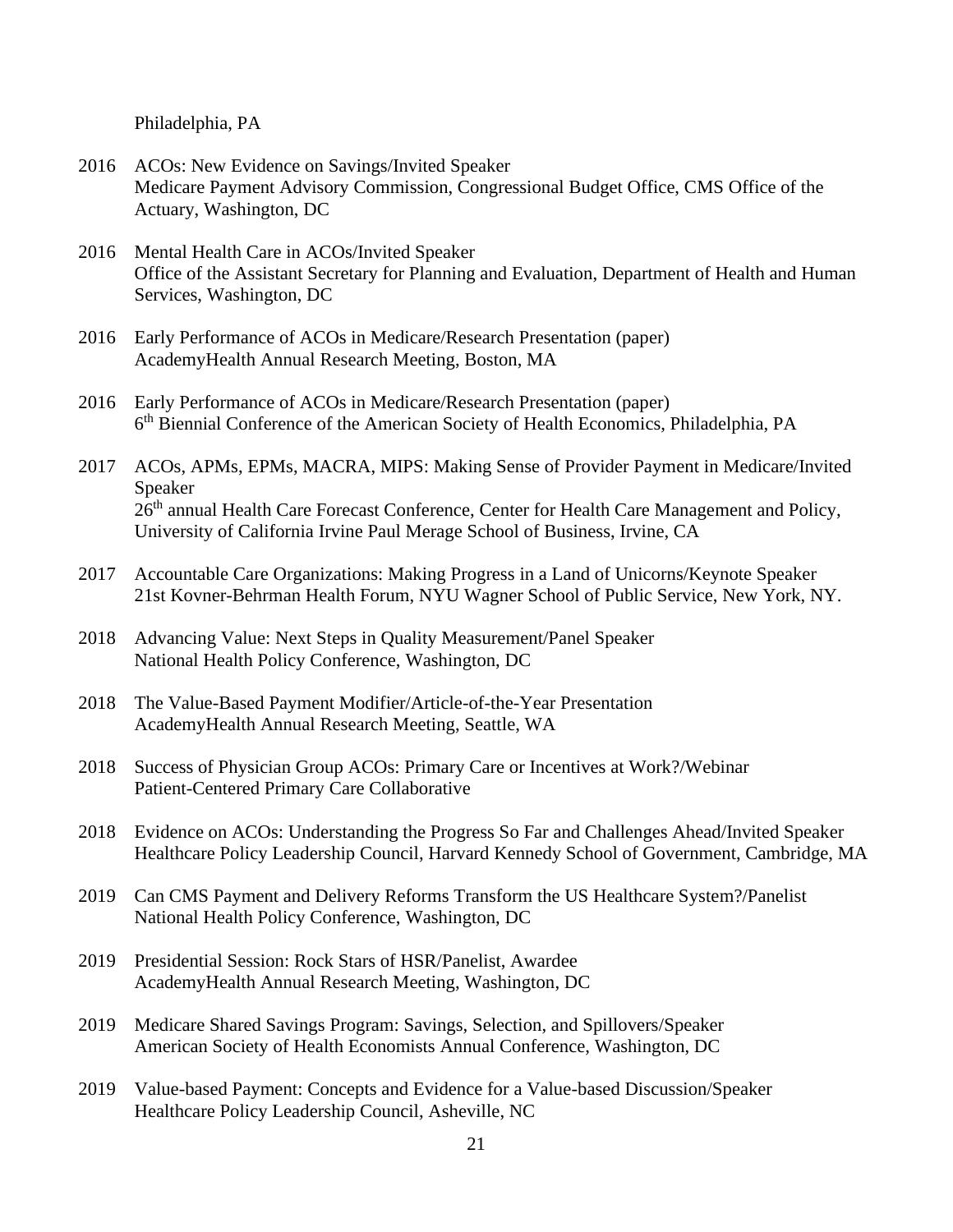- 2019 "Value-based Payment": A Work in Progress/Invited Lecture Leonard Davis Institute/Center for Health Incentives and Behavioral Economics Health Policy Seminar, University of Pennsylvania, Philadelphia, PA
- 2020 ACO Research Agenda Roundtable/Panelist Institute for Accountable Care

### **International**

- 2007 Intensity of health services and costs of care for previously uninsured Medicare beneficiaries/ Lipkin Award Presentation (paper) Society of General Internal Medicine Annual Meeting, Toronto
- 2017 Risk Contracting with Health Care Providers: The US Experience with ACOs/Invited Lecture Dutch Ministry of Health, co-sponsored by the Dutch Healthcare Authority, National Institute for Public Health and the Environment, Bureau for Economic Policy Analysis, The Hague, the **Netherlands**
- 2017 Risk Contracting with Health Care Providers: The US Experience with ACOs/Invited Lecture Health Foundation, co-sponsored by the National Health Service, London, UK

# **Report of Clinical Activities and Innovations**

## **Current Licensure and Certification**

| $2005 -$   | <b>Massachusetts Medical License</b>           |
|------------|------------------------------------------------|
| 2007, 2017 | Diplomate, American Board of Internal Medicine |

## **Practice Activities**

| 2005-2019 | <b>Ambulatory Care</b> | Phyllis Jen Center for Primary Care $4h$ per week, $\sim$ 45 sessions |                  |
|-----------|------------------------|-----------------------------------------------------------------------|------------------|
|           |                        | (formerly Brigham Internal)                                           | per year         |
|           |                        | Medicine Associates), BWH                                             |                  |
| 2007-2015 | <b>Inpatient Care</b>  | General Medicine Service and                                          | 2 weeks per year |
|           |                        | Intensive Teaching Unit, BWH                                          |                  |

# **Report of Scholarship**

### **Peer-Reviewed Publications in print or other media**

- 1. Reese PP, Hicks LS, **McWilliams JM**, Britton O, McKean SCW. Hospitalist home visit program identifies medication errors in a vulnerable general medicine population. J Clin Outcomes Manage 2003;10:198-202.
- 2. **McWilliams JM**, Zaslavsky AM, Meara E, Ayanian JZ. Impact of Medicare coverage on basic clinical services for previously uninsured adults. JAMA 2003;290:757-764.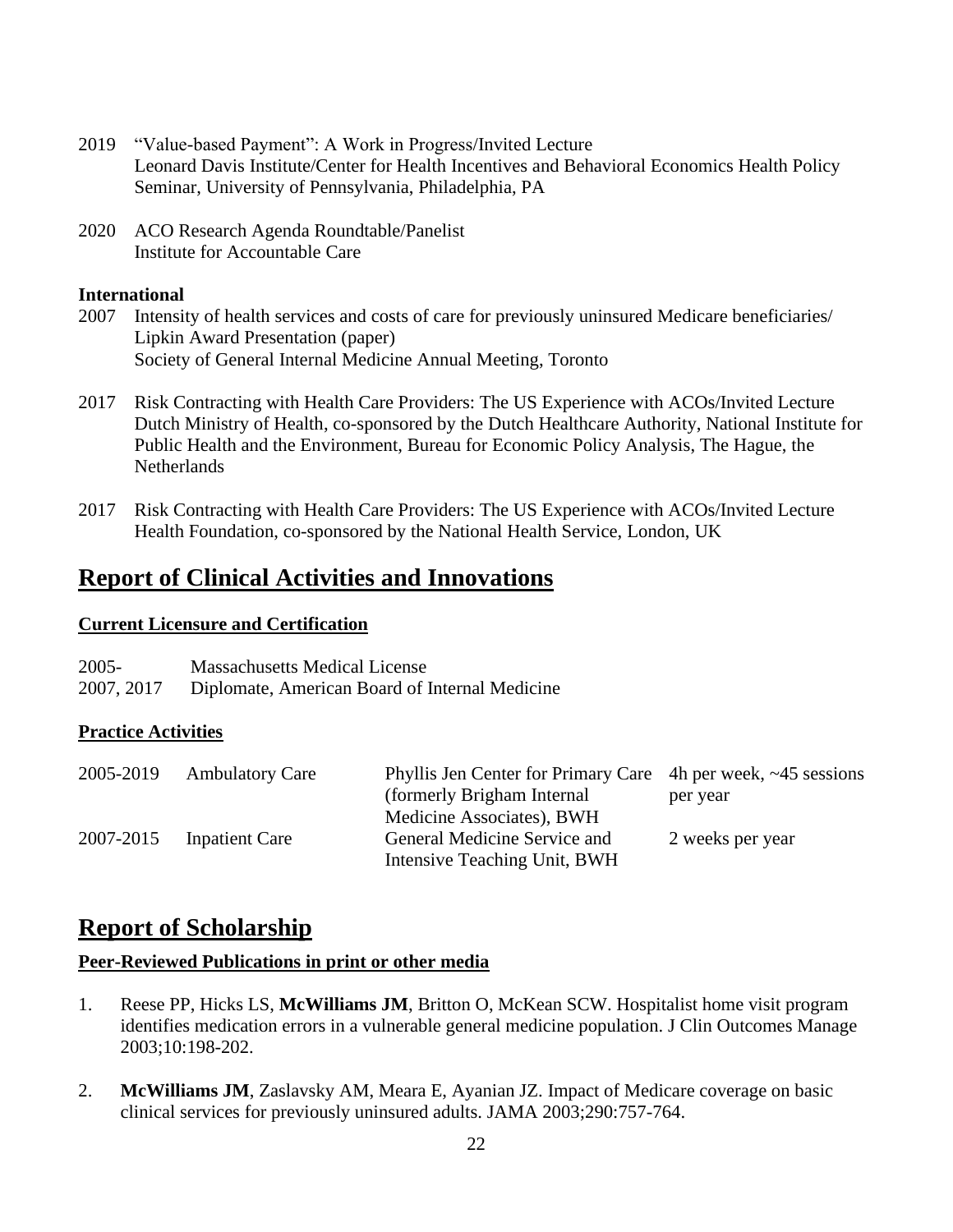- Bindman AB, Haggstrom DA. Small steps or a giant leap for the uninsured? JAMA 2003;290:816-8.
- 3. **McWilliams JM**, Zaslavsky AM, Meara E, Ayanian JZ. Health insurance coverage and mortality among the near-elderly. Health Aff (Millwood) 2004;23:223-233.
- 4. Hicks LS, Ayanian JZ, Orav EJ, Soukup J, **McWilliams JM**, Choi SS, Johnson PA. Is hospital service associated with racial and ethnic disparities in experiences with hospital care? Am J Med 2005;118:529-535.
- 5. Opotowsky AR, **McWilliams JM**, Cannon CP. Gender differences in aspirin use among adults with coronary heart disease in the United States. J Gen Intern Med 2007;22:55-61.
- 6. **McWilliams JM**, Meara E, Zaslavsky AM, Ayanian JZ. Use of health services by previously uninsured Medicare beneficiaries. N Engl J Med 2007;357:143-53.
- 7. **McWilliams JM**, Meara E, Zaslavsky AM, Ayanian JZ. Health of previously uninsured adults after acquiring Medicare coverage. JAMA 2007;298:2886-94.
	- Selected as the Best Published Research Paper of the Year by the Society of General Internal Medicine in 2008.
- 8. **McWilliams JM**, Meara E, Zaslavsky AM, Ayanian JZ. Differences in control of cardiovascular disease and diabetes by race, ethnicity, and education: U.S. trends from 1999 to 2006 and effects of Medicare coverage. Ann Intern Med 2009;150:505-15.
	- Sehgal AR. Universal health care as a health disparity intervention. Ann Intern Med 2009;150:561-2.
	- Scanlan JP. Article on disparities in control of cardiovascular disease and diabetes raises several measurement issues. Ann Intern Med 2009;(published online); reply in Ann Intern Med 2009;(published online).
- 9. **McWilliams JM**, Meara E, Zaslavsky AM, Ayanian JZ. Medicare spending for previously uninsured adults. Ann Intern Med 2009;151:757-766.
	- Bhattacharya J. Insuring the near-elderly: how much would Medicare save? Ann Intern Med 2009;151:816-7.
	- Polsky D, Decker SL. Would insuring near-elderly persons reduce Medicare spending in patients aged 65 years or older? Ann Intern Med 2010;152(7):476-7; reply in Ann Intern Med 2010;152(7):477.
- 10. **McWilliams JM**. Health consequences of uninsurance among adults in the United States: recent evidence and implications. Milbank Q 2009;87:443-94.
- 11. **McWilliams JM**, Meara E, Zaslavsky AM, Ayanian JZ. Assessing the health effects of Medicare coverage for previously uninsured adults: a matter of life and death? Health Serv Res 2010;45:1407- 1422.
	- Polsky D, Doshi JA, Manning WG, Paddock S, Cen L. Response to McWilliams commentary: "Assessing the health effects of Medicare coverage for previously uninsured adults: a matter of life and death?" Health Serv Res 2010;45:1423-29.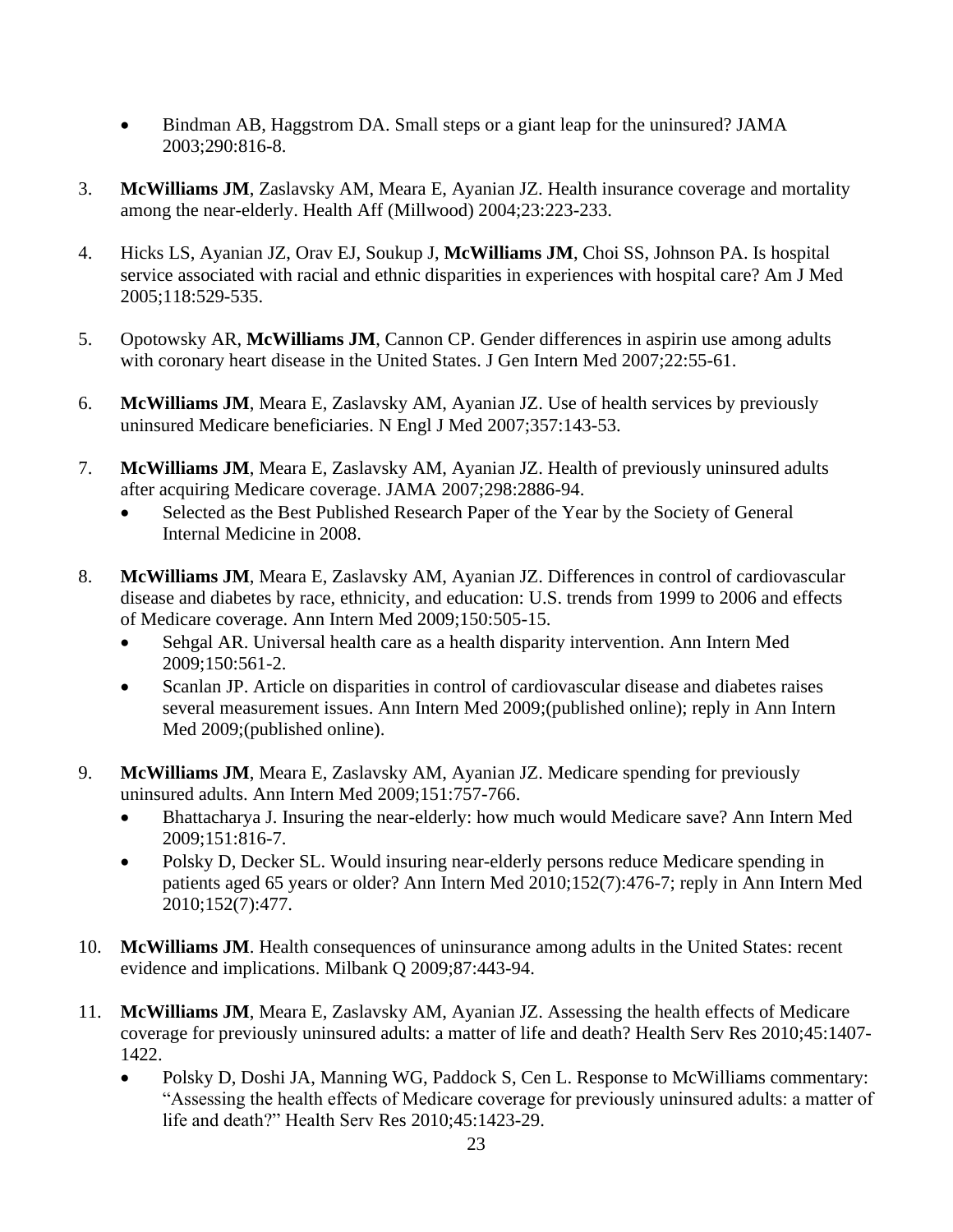- 12. Choi M, Sommers BD, **McWilliams JM**. Children's health insurance and access to care during and after the CHIP expansion period. J Health Care Poor Underserved 2011; 22:578-591.
- 13. **McWilliams JM**, Zaslavsky AM, Huskamp HA. Implementation of Medicare Part D and non-drug medical spending for elderly beneficiaries with limited prior drug coverage. JAMA 2011;306(4):402-409.
	- Selected as a Noteworthy Article of the Year by AcademyHealth in 2012.
- 14. **McWilliams JM**, Afendulis CC, McGuire TG, Landon BE. Complex Medicare Advantage choices may overwhelm seniors --- especially those with impaired decision making. Health Aff (Millwood) 2011;30:1786-94.
- 15. Ayanian JZ, Meara E, **McWilliams JM**. Potential enhancements to data on health insurance, health services, and Medicare in the Health and Retirement Study. Forum for Health Economics & Policy 2011;14(3): Article 3.
- 16. **McWilliams JM**, Song Z. Implications for ACOs of variations in spending growth. N Engl J Med 2012;366(19):e29.
- 17. Nishi A, **McWilliams JM**, Noguchi H, Hashimoto H, Tamiya N, Kawachi I. Health benefits from reduced cost sharing in Japan. Bull World Health Organ 2012;90(6):426-435A.
- 18. **McWilliams JM**, Hsu J, Newhouse JP. New risk-adjustment system was associated with reduced favorable selection in Medicare Advantage. Health Aff (Millwood) 2012;31(12):2630-40.
- 19. Newhouse JP, Price M, Huang J, **McWilliams JM**, Hsu J. Steps to reduce favorable risk selection in Medicare Advantage largely succeeded, boding well for health insurance exchanges. Health Aff (Millwood) 2012;31(12):2618-28.
- 20. **McWilliams JM**, Chernew ME, Zaslavsky AM, Landon BE. Post-acute care and ACOs who will be accountable? Health Serv Res 2013;48(4):1526-38.
- 21. Chua KP, Schuster MA, **McWilliams JM**. Differences in health care access and utilization between older adolescents and young adults with asthma. Pediatrics 2013;131(5):892-901.
- 22. Kuye I, Frank R, **McWilliams JM**. Cognition and take-up of subsidized drug benefits by Medicare beneficiaries. JAMA Intern Med 2013;173(12):1100-07.
	- Margolis K. Supporting high-value Part D Medicare choices for low-income beneficiaries. Comment on "Cognition and take-up of subsidized drug benefits by Medicare beneficiaries." JAMA Intern Med 2013;173(12)1107-1108.
- 23. **McWilliams JM**, Chernew ME, Zaslavsky AM, Hamed P, Landon BE. Delivery system integration and health care spending and quality for Medicare beneficiaries. JAMA Intern Med 2013;173(15): 1447-56.
	- Epstein AM. Promoting delivery system integration to foster higher value care. Slow progress ahead. JAMA Intern Med 2013;173(15):1456-57.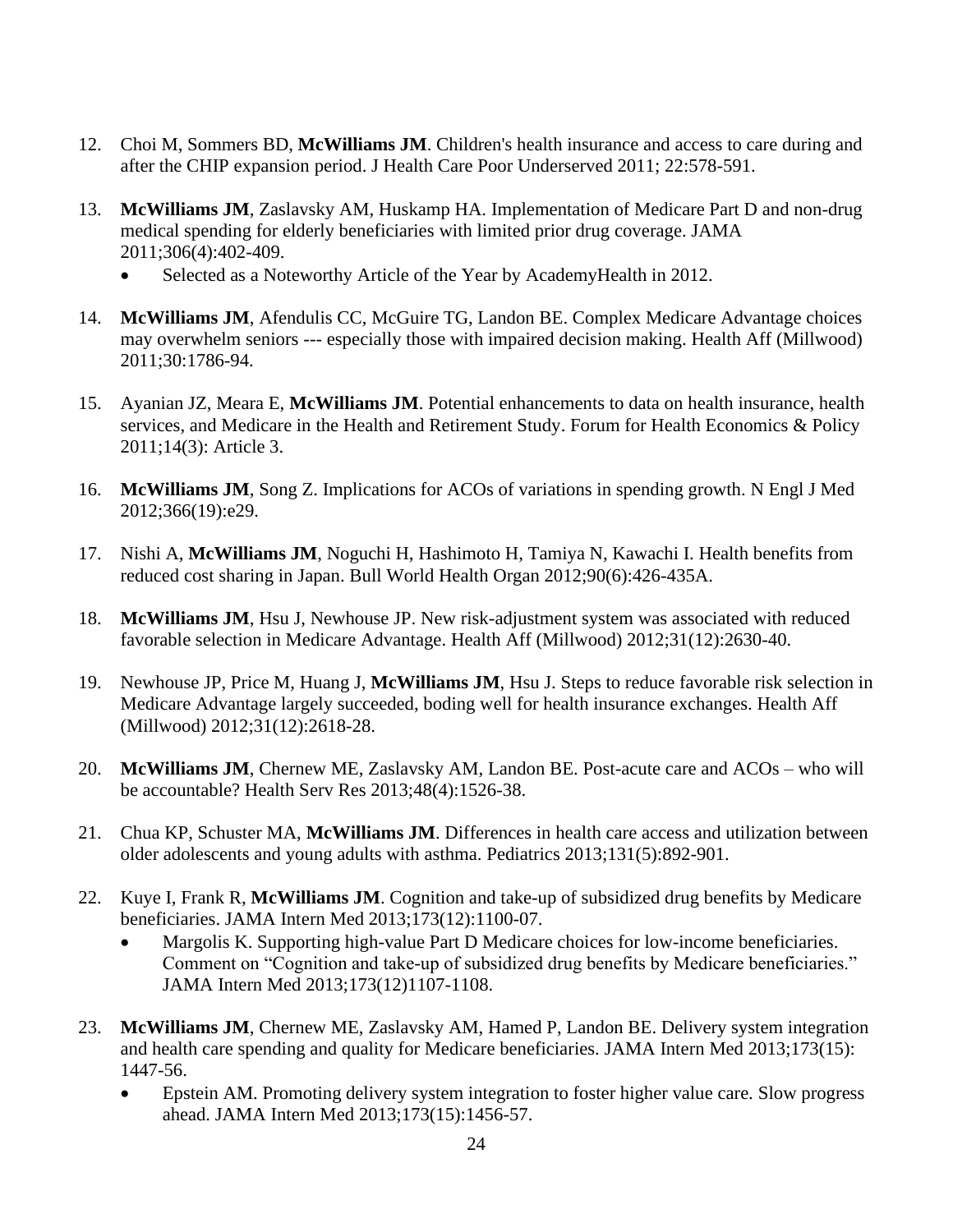- 24. **McWilliams JM**, Landon BE, Chernew ME. Changes in health care spending and quality for Medicare beneficiaries associated with a commercial ACO contract. JAMA 2013;310(8):829-36.
	- Brown J. Spending and quality of care for Medicare beneficiaries in Massachusetts. JAMA 2013;310(24):2674-75; reply in JAMA 2013;310(24):2675-6.
- 25. Elshaug AG, **McWilliams JM**, Landon BE. The value of low-value lists. JAMA 2013;309(8):775- 6.
- 26. **McWilliams JM**. Information transparency for health care consumers: clear, but effective? J Gen Intern Med 2013; 28(11):1387-8.
- 27. Newhouse JP, **McWilliams JM**, Price M, Huang J, Fireman B, Hsu J. Do Medicare Advantage plans select enrollees in higher margin clinical categories? J Health Econ 2013; 32(6):1278-88.
	- Corrigendum in J Health Econ 2014 Mar; 34:144. (corrected captions for Figs 1 and 2).
- 28. **McWilliams JM**, Chernew ME, Dalton JB, Bruce BE. Outpatient care patterns and organizational accountability in Medicare. JAMA Intern Med 2014;174(6):938-45.
	- Ginsburg PB. Accountable care organizations 2.0. Linking beneficiaries. JAMA Intern Med 2014;174(6):945-46.
- 29. Schwartz AL, Landon BE, Elshaug AG, Chernew ME, **McWilliams JM**. Measuring low-value care in Medicare. JAMA Intern Med 2014;174(7):1067-76.
	- Katz MH, Grady D, Redberg RF. Developing methods for less is more. JAMA Intern Med 2014;174(7):1076.
- 30. Anderson R, Ayanian JZ, Zaslavsky AM, **McWilliams JM**. Quality of care and racial disparities in Medicare among potential ACOs. J Gen Intern Med 2014;29(9):1296-304.
	- Rhoads KF. Capsule commentary on Anderson et al., quality of care and racial disparities in Medicare among potential ACOs. J Gen Intern Med 2014;29(9):1273.
- 31. Fabreau GE, Leung AA, Southern DA, Knudtson ML, **McWilliams JM**, Ayanian JZ, Ghali WA. Sex, socioeconomic status, access to cardiac catheterization and outcomes for acute coronary syndromes in the context of universal healthcare coverage. Circ Cardiovasc Qual Outcomes 2014;7(4):540-9.
- 32. **McWilliams JM**. Accountable Care Organizations: A challenging opportunity for primary care to demonstrate its value. J Gen Intern Med 2014; 29(6):830-1.
- 33. **McWilliams JM**, Landon BE, Chernew ME, Zaslavsky AM. Changes in patient experiences in Medicare Accountable Care Organizations. N Engl J Med 2014;371:1715-24.
	- Casalino LP. Accountable care organizations the risk of failure and the risks of success. N Engl J Med 2014;371:1750-51.
	- Selected as a finalist for the Annual Health Care Research Award by the National Institute for Health Care Management Foundation in 2015.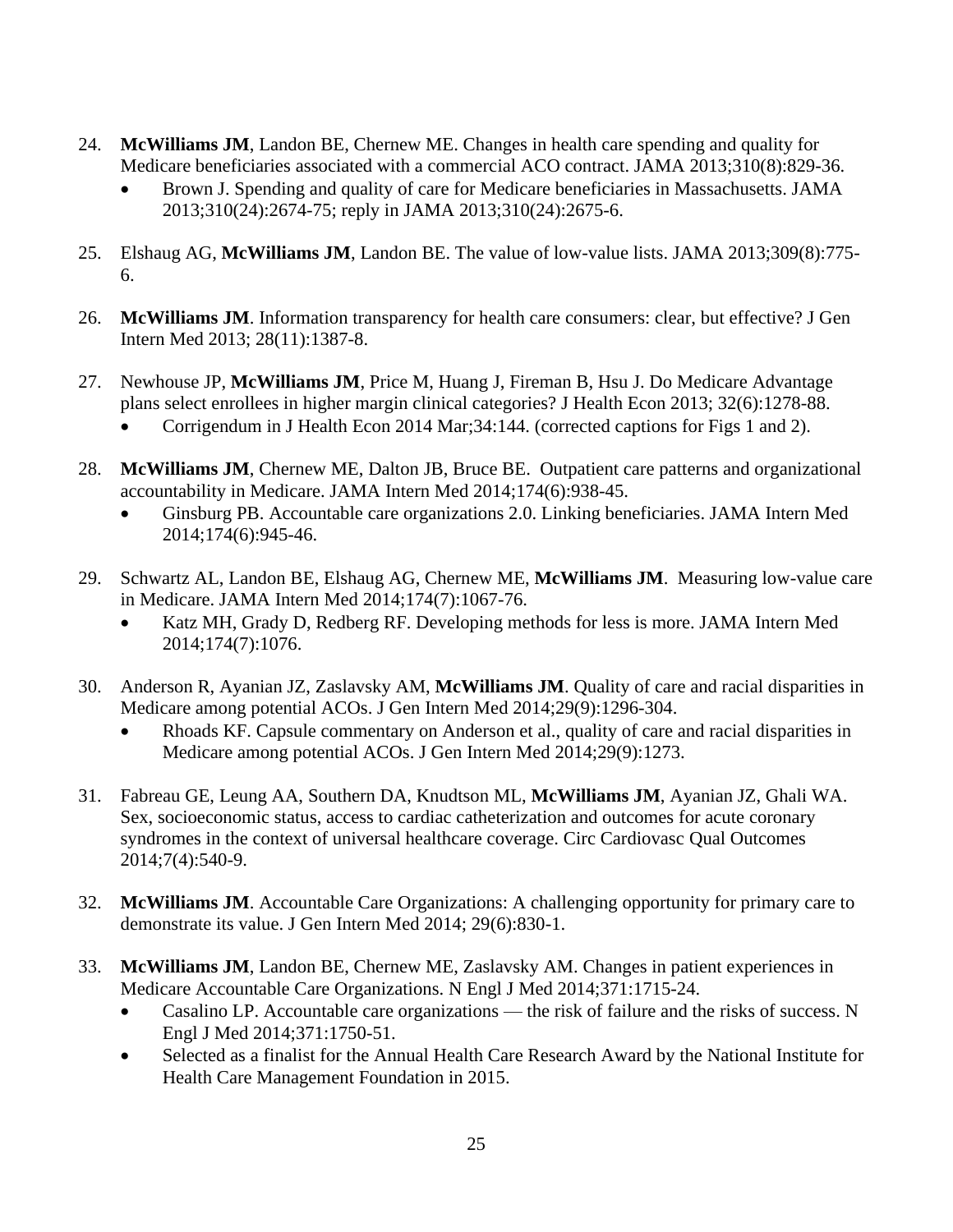- 34. **McWilliams JM**. ACO payment models and the path to accountability. J Gen Intern Med 2014; 29(10):1328-30.
- 35. **McWilliams JM**, Dalton JB, Landrum MB, Frakt AB, Pizer SD, Keating NL. Geographic variation in cancer-related imaging: Veterans Affairs health care system versus Medicare. Ann Intern Med 2014; 161(14):794-802.
	- Dinan MA, Schulman KA. Exploring variation in care: alternative conceptual models. Ann Intern Med 2014;161(14):835-36.
- 36. Jena AB, Stevens W, **McWilliams JM**. Turning evidence into practice under payment reform: the new frontier of translational science. J Gen Intern Med 2014;29(11):1542-45.
- 37. Neprash HT, Wallace J, Chernew ME, **McWilliams JM**. Measuring prices in health care markets using commercial claims data. Health Serv Res 2015; 50(6):2037-47.
- 38. Newhouse JP, Price M, **McWilliams JM**, Hsu J, McGuire TG. How much favorable selection is left in Medicare Advantage? Am J Health Econ 2015;1(1):1-26.
- 39. Douven R, McGuire TG, **McWilliams JM**. Avoiding unintended incentives in ACO payment models. Health Aff (Millwood) 2015;34(1):143-9.
- 40. **McWilliams JM**, Chernew ME, Landon BE, Schwartz AL. Performance differences in year 1 of Pioneer Accountable Care Organizations. N Engl J Med 2015;372(20):1927-36.
	- Weeks WB, Greene RA, Weinstein JN. Performance in year 1 of Pioneer accountable care organizations. N Engl J Med 2015;373(8):777; reply in N Engl J Med 2015;373(8):777.
- 41. Song Z, Wallace J, Neprash HT, McKellar MR, Chernew ME, **McWilliams JM**. Medicare fee cuts and cardiologist-hospital integration. JAMA Intern Med 2015;175(7):1229-31.
	- Brindis RG, Sherman ME. Medicare fee cuts and hospital- vs office-based cardiovascular imaging services. JAMA Intern Med 2015;175(7):1231-32.
- 42. Schwartz AL, Chernew ME, Landon BE, **McWilliams JM**. Changes in low-value services in year 1 of the Medicare Pioneer ACO program. JAMA Intern Med 2015;175(11):1815-25.
	- Milstein A. Precision health care efficiency via accountable care organizations. JAMA Intern Med 2015;175(11):1825-27.
	- Saver BG. Discretionary interpretations of accountable care organization data. JAMA Intern Med 2016;176(3):411-12; reply in JAMA Intern Med 2016;176(3):412.
- 43. Chua KP, Neuman MI, **McWilliams JM**,\* Aronson PL\*. Association between clinical outcomes and hospital guidelines for cerebrospinal fluid testing in febrile infants aged 29-56 days. J Pediatr 2015;167(6):1340-6.
- 44. Barnett ML, Hsu J, **McWilliams JM**. Patient characteristics and differences in hospital readmission rates. JAMA Intern Med 2015;175(11):1803-12.
	- van Walraven C. The utility of unplanned early hospital readmissions as a health care quality indicator. JAMA Intern Med 2015;175(11):1812-14.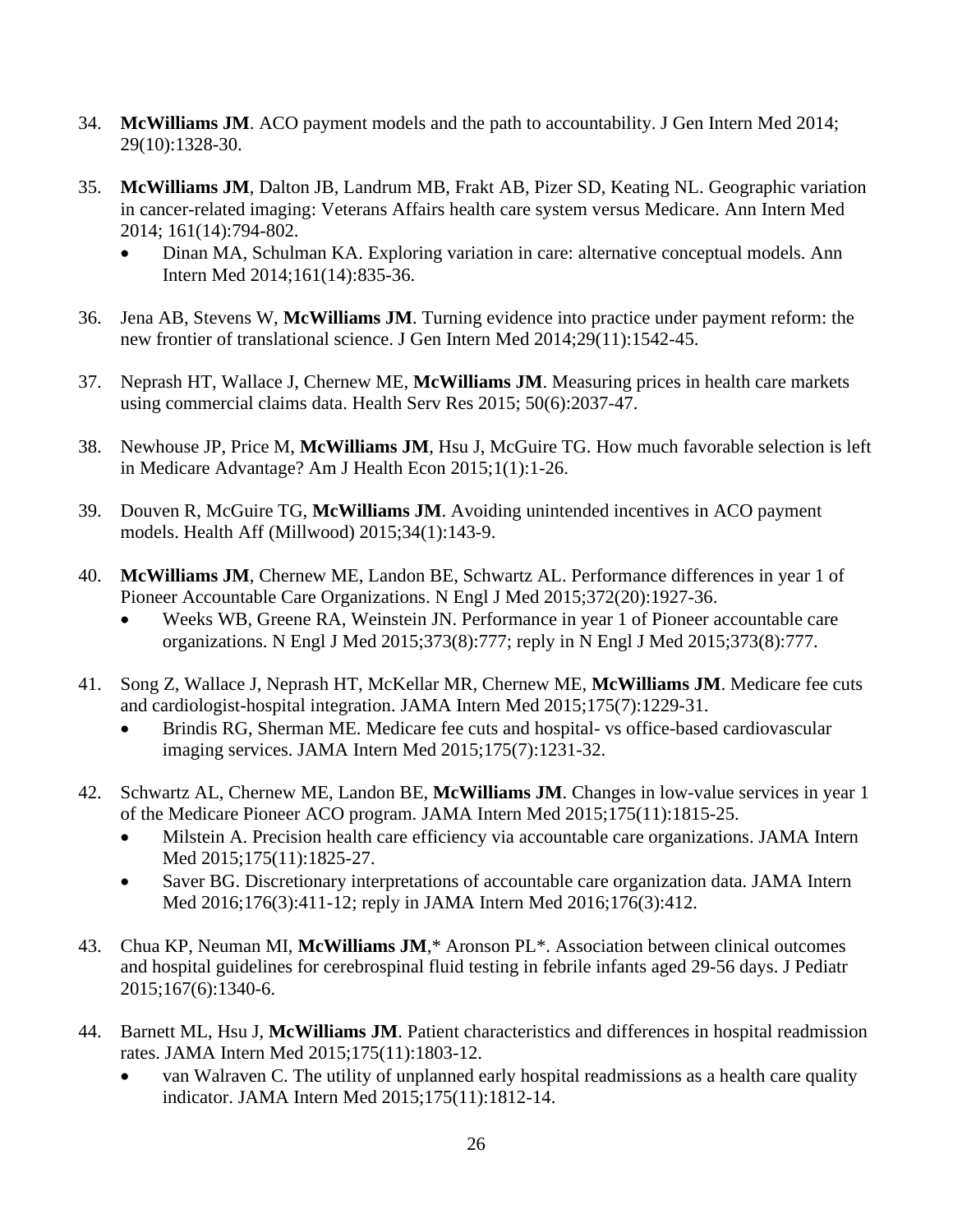- 45. Neprash HT, Chernew ME, Gibson T, **McWilliams JM**. Association of financial integration between physicians and hospitals with commercial health care prices. JAMA Intern Med 2015; 175(12):1932-39.
	- Reschovsky JD, Rich E. Hospital acquisition of physician groups. On the road to value-based care or higher-priced care? JAMA Intern Med 2015; 175(12):1939-41.
- 46. Rose S, Zaslavsky AM, **McWilliams JM**. Variation in accountable care organization spending and sensitivity to risk adjustment: implications for benchmarking. Health Aff (Millwood) 2016;35(3):440-8.
- 47. **McWilliams JM**. Cost containment and the tale of care coordination. N Engl J Med 2016; 375(23):2218-20.
- 48. Busch AB, Huskamp HA, **McWilliams JM**. Early efforts by Medicare accountable care organizations have limited effect on mental illness care and management. Health Aff (Millwood) 2016;35(7):1247-56.
- 49. **McWilliams JM**, Hatfield LA, Chernew ME, Landon BE, Schwartz AL. Early performance of accountable care organizations in Medicare. N Engl J Med 2016;374(24):2357-2366.
	- Selected as a finalist for the Annual Health Care Research Award by the National Institute for Health Care Management Foundation in 2017.
- 50. **McWilliams JM**. Changes in Medicare Shared Savings Program savings from 2013 to 2014. JAMA 2016;316(16):1711-13.
- 51. **McWilliams JM**. Savings from ACOs—building on early success. Ann Intern Med 2016;165(12):873-875.
- 52. **McWilliams JM**, Gilstrap LG, Stevenson DG, Chernew ME, Huskamp HA, Grabowski DC. Changes in post-acute care in the Medicare Shared Savings Program. JAMA Intern Med 2017;177(4):518-526.
	- Colla CH, Fisher ES. Moving forward with accountable care organizations: some answers, more questions. JAMA Intern Med 2017;177(4):527-8.
- 53. Roberts ET, Chernew ME, **McWilliams JM**. Market share matters: evidence of insurer and provider bargaining over prices. Health Aff (Millwood) 2017;36:141-148.
	- Dyckman Z. Insurer and Provider Market Share. Health Aff (Millwood) 2017 May 1;36(5):961; reply in Health Aff (Millwood) 2017;36(5):961.
	- Selected by the Health Affairs' Editor-in-chief as 1 of the 10 most noteworthy articles of 2017
- 54. Neprash HT, Chernew ME, **McWilliams JM**. Little evidence to support the expectation that providers would consolidate to enter new payment models. Health Aff (Millwood) 2017;36(2):346- 354.
- 55. **McWilliams JM**, Schwartz AL. Focusing on high-cost patients: the key to addressing high costs? N Engl J Med 2017;376(9):807-809.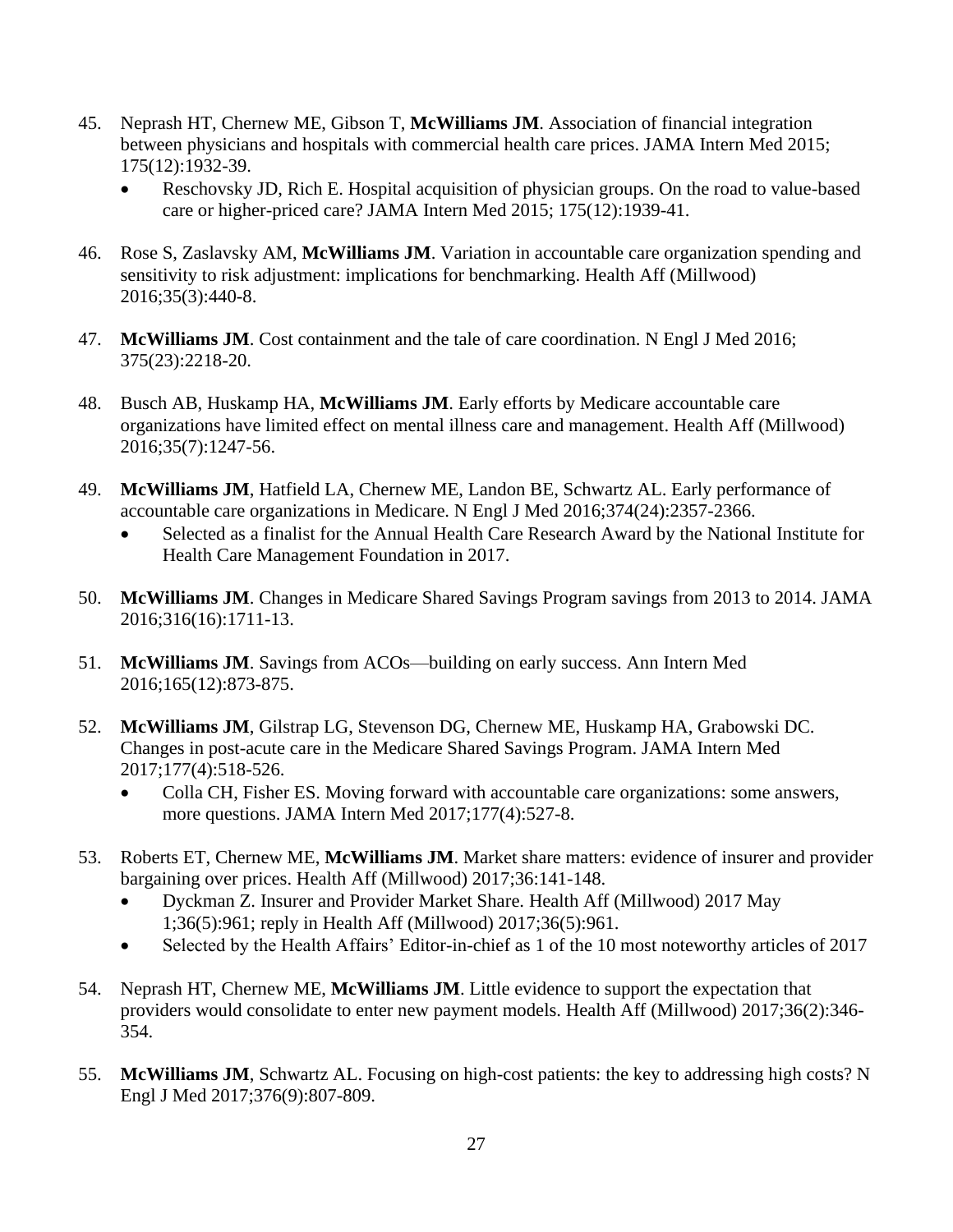- 56. Roberts ET, Mehrotra A, **McWilliams JM**. High-priced and low-priced physician practices do not differ significantly on care quality or efficiency. Health Aff (Millwood) 2017;36(5):855-864.
- 57. Ganguli I, Souza J, **McWilliams JM**, Mehrotra A. Trends in use of the U.S. Medicare Annual Wellness Visit, 2011-2014. JAMA 2017;317(21):2233-2235.
- 58. **McWilliams JM**. MACRA: Big fix or big problem. Ann Intern Med 2017; 167(2):122-124.
	- Huffstutter JE. MACRA: Big fix or big problem? To the editor. Ann Intern Med 2018;168(3):235; Response in Ann Intern Med 2018;168(3):235-236.
- 59. **McWilliams JM**, Najafzadeh M, Shrank WH, Polinski JM. Association of changes in medication use and adherence with accountable care organization exposure in patients with cardiovascular disease or diabetes. JAMA Cardiol 2017;2(9):1019-1023.
	- Borden WB. Improving care in an accountable care organization. So many choices, so little time. JAMA Cardiol 2017;2(9):1023-1024.
- 60. Busch AB, Huskamp HA, Kreider AR, **McWilliams JM**. Medicare accountable care organizations and antidepressant use in patients with depression. Psychiatr Serv 2017;68(11):1193-1196.
- 61. Ali N, **McWilliams JM**, Epstein SK, Smulowitz PB. Emergency department involvement in accountable care organizations in Massachusetts: a survey study. Ann Emergency Med 2017;70(5):615-620.
- 62. **McWilliams JM**, Chernew ME, Landon BE. Medicare ACO program savings not tied to preventable hospitalizations or concentrated among high-risk patients. Health Aff (Millwood) 2017;36(12):2085-2093.
- 63. Schwartz AL, Zaslavsky AM, Landon BE, Chernew ME, **McWilliams JM**. Low-value service use in provider organizations. Health Serv Res 2018;53(1):87-119.
- 64. Roberts ET, Zaslavsky AM, **McWilliams JM**. The Value-Based Payment Modifier: program outcomes and implications for disparities. Ann Intern Med 2018;168(4):255-265.
	- Frakt AB, Jha AK. Face the facts: we need to change the way we do pay for performance. Ann Intern Med 2018;168(4):291-292.
	- Winner of the AcademyHealth Article-of-the-Year Award in 2018
- 65. Keating NL, Huskamp HA, Schrag D, **McWilliams JM**, McNeil BJ, Landon BE, Chernew ME, Normand SLT. Diffusion of bevacizumab across oncology practices: an observational study. Med Care 2018;56(1)69-77.
- 66. Roberts ET, **McWilliams JM**, Hatfield LA, Gerovich Sule, Chernew ME, Gilstrap LG, Mehrotra A. Changes in health care use associated with the introduction of hospital global budgets in Maryland. JAMA Intern Med 2018;178(2):260-268.
- 67. Desai S, **McWilliams JM**. Consequences of the 340B drug pricing program. N Engl J Med 2018;378(6):539-548.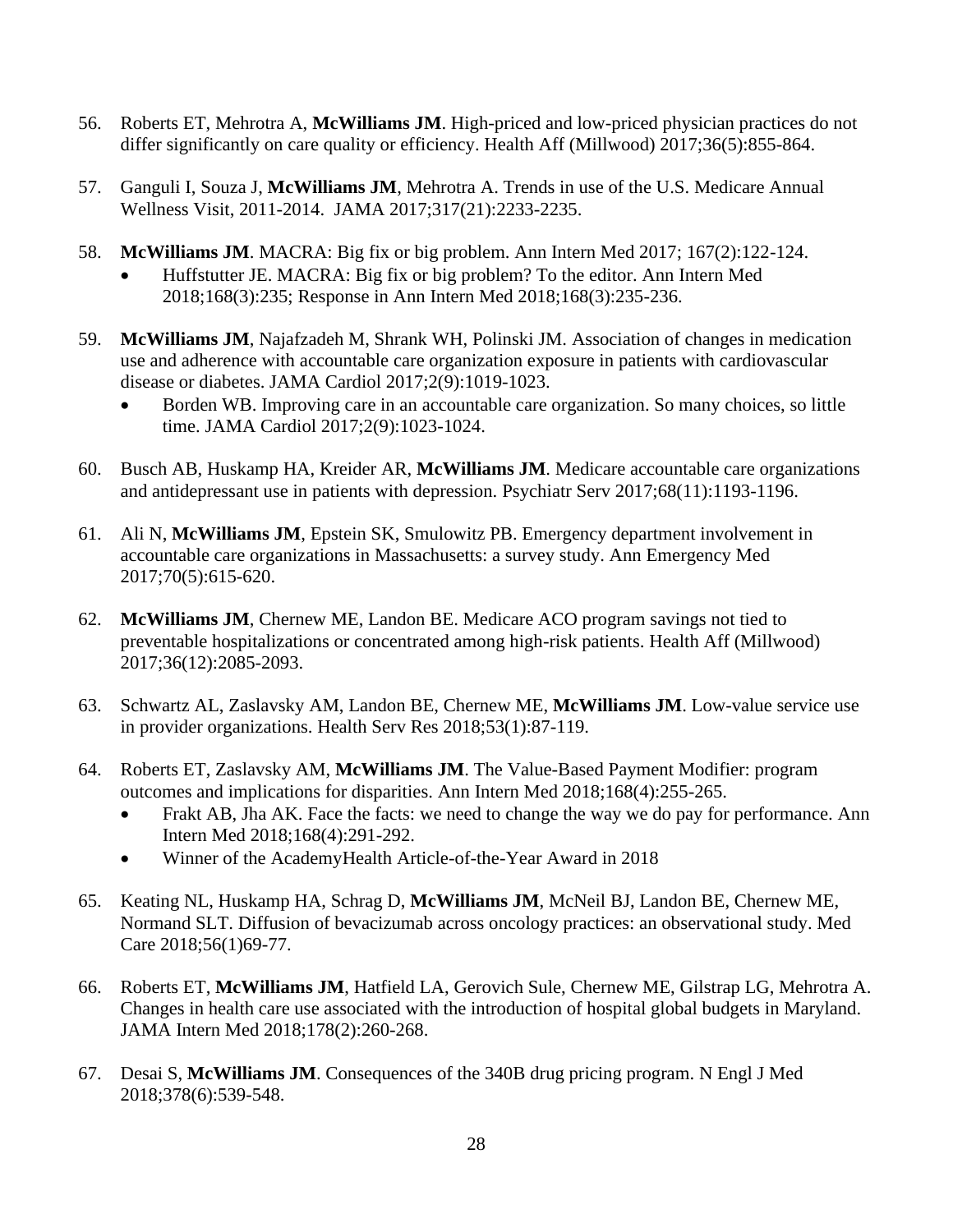- Ross SL, Li BD. To the editor. N Engl J Med 2018;378:2053; Bhatt J, Orlowski JM. To the editor. N Engl J Med 2018;378:2053; Response in N Engl J Med 2018;378:2053-2054.
- 68. Ganguli I, Souza J, **McWilliams JM**, Mehrotra A. Practices caring for the underserved are less likely to adopt Medicare's annual wellness visit. Health Aff (Millwood) 2018;37(2):283-291.
- 69. Roberts ET, Hatfield LA, **McWilliams JM**, Chernew ME, Done N, Gerovich S, Gilstrap L, Mehrotra A. Changes in hospital utilization three years into Maryland's global budget program for rural hospitals. Health Aff (Millwood) 2018;37(4):644-653.
- 70. Barnett ML, **McWilliams JM**. Changes in specialty care use and leakage in Medicare accountable care organizations. Am J Manag Care 2018;24(5):e141-e149.
- 71. **McWilliams JM**, Chernew ME, Landon BE, Hatfield LA, Hamed P. Medicare spending after 3 years of the Medicare Shared Savings Program. N Engl J Med 2018;379:1139-1149.
- 72. McDowell A, Nguyen CA, Chernew ME, **McWilliams JM**, Landon BE, Landrum MB. Comparison of approaches for aggregating quality measures in population-based payment models. Health Serv Res 2018;53(6):4477-4490.
- 73. Roberts ET, Zaslavsky AM, Barnett ML, Landon BE, Ding L, **McWilliams JM**. Assessment of the effect of adjustment for patient characteristics on hospital readmission rates: implications for payfor-performance. JAMA Intern Med 2018;178(11):1498-1507.
	- Bynum JB, Lewis V. Value-based payments and inaccurate risk-adjustment—who is harmed? JAMA Intern Med 2018;178(11):1507-1508.
- 74. Gilstrap LG, Huskamp HA, Stevenson DG, Chernew ME, Grabowski DC, **McWilliams JM**. Changes in end-of-life care in the Medicare Shared Savings Program. Health Aff (Millwood) 2018; 37(10):1693-1700.
- 75. Schwartz AL, Jena AB, Zaslavsky AM, **McWilliams JM**. Analysis of physician variation in provision of low-value services. JAMA Intern Med 2019;179(1):16-25.
	- Korenstein D. Medical overuse as a cognitive error. JAMA Intern Med 2019;179(1):26-27.
- 76. Barnett ML, Wilcock A, **McWilliams JM**, Epstein AM, Joynt Maddox KE, Orav EJ, Grabowski DC, Mehrotra A. Two-year evaluation of mandatory bundled payments for joint replacement. N Engl J Med 2019; 380(3):252-262.
- 77. Newhouse JP, **McWilliams JM**, Hsu J, Landon BE. Adjusted mortality rates are lower for Medicare Advantage then traditional Medicare, but the rates converge over time. Health Aff (Millwood) 2019;38(4):554-560.
- 78. Neprash HT, **McWilliams JM**. Provider consolidation and potential efficiency gains: a review of theory and evidence. Antitrust Law Journal 2019;82(2):551-578.
- 79. Rathi VK, **McWilliams JM**. First year report cards from the MIPS—what will we learn and what next? JAMA 2019;321(12):1157-1158.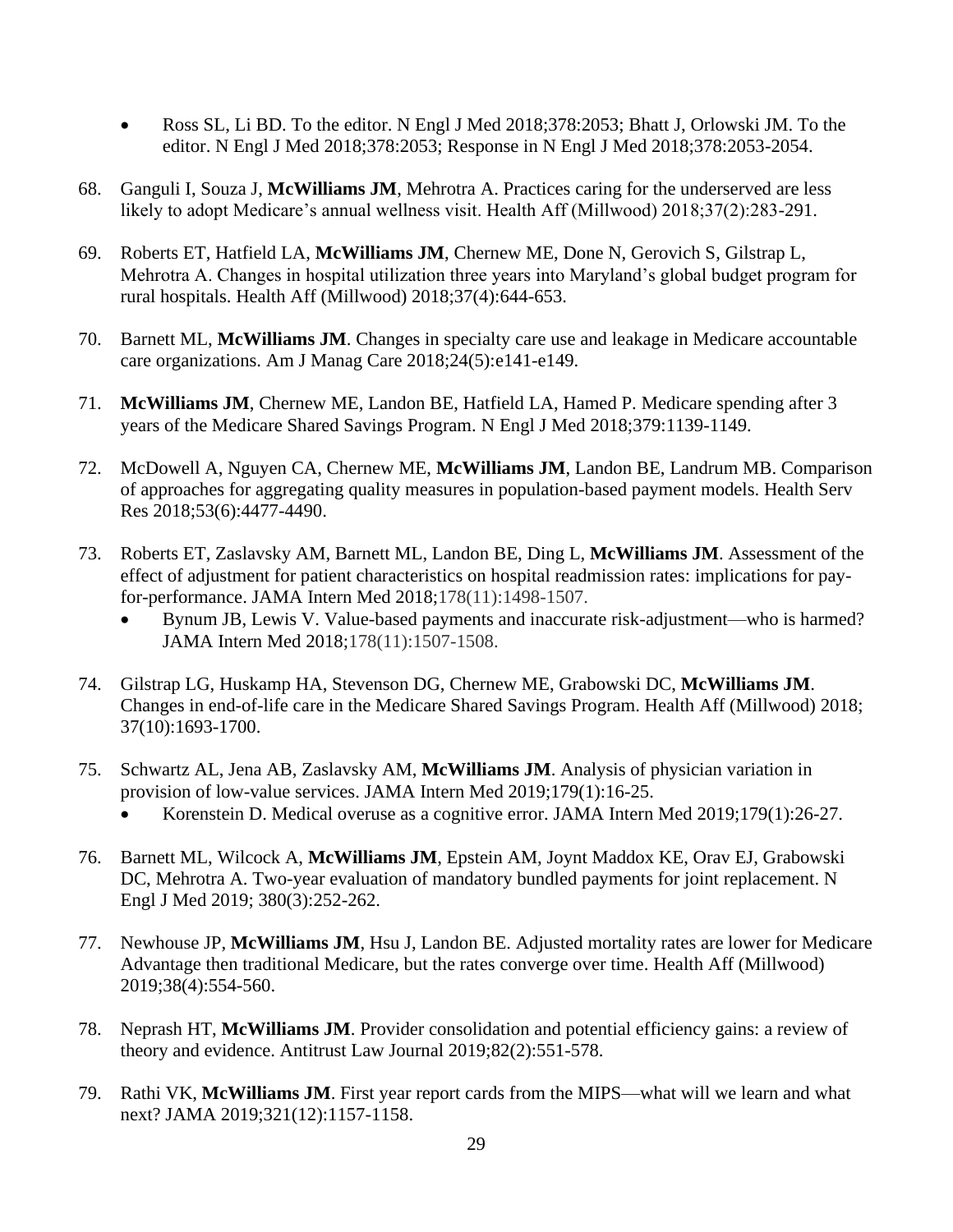- 80. Nguyen CA, Gilstrap LG, Chernew ME, **McWilliams JM**, Landon BE, Landrum MB. Social Risk Adjustment of Quality Measures for Diabetes and Cardiovascular Disease in a Commercially-Insured Population. JAMA Netw Open 2019;2(3):e190838.
- 81. Newhouse JP, Landrum MB, Price M, **McWilliams JM**, Hsu J, McGuire TG. The comparative advantage of Medicare Advantage. Am J Health Econ 2019;5(2):281-301.
- 82. **McWilliams JM**, Landon BE, Rathi VK, Chernew ME. Getting more savings from ACOs: Can the Pace be Pushed? N Engl J Med 2019;380:2190-2192.
- 83. Trombley M, Fout B, Brodsky S, **McWilliams JM**, Nyweide D, Morefield B. Early effects of an accountable care organization model for underserved areas. N Engl J Med 2019;381(6):543-551.
- 84. Gilstrap LG, Chernew ME, Nguyen CA, Alan S, Bai B, **McWilliams JM**, Landon BE, Landrum MB. Association Between Clinical Practice Group Adherence to Quality Measures and Adverse Outcomes Among Adult Patients With Diabetes. JAMA Netw Open 2019;2(8):e199139 (online)
- 85. Wilcock AD, Barnett ML, **McWilliams JM**, Grabowski DC, Mehrotra A. Spillovers of Medicare's Mandatory Joint Replacement Bundled Payment Program into Medicare Advantage. JAMA Surgery 2019;155(1):82-4.
- 86. **McWilliams JM**, Barnett ML, Roberts ET, Hamed P, Mehrotra A. Did hospital readmissions fall because per-capita admission rates fell? Health Aff (Millwood) 2019; 38(11):1840-44.
- 87. Ganguli I, Souza J, **McWilliams JM**, Mehrotra A. Association of Medicare's Annual Wellness Visit with Clinical Outcomes and Spending. Health Aff (Millwood) 2019; 38(11):1927-1935.
- 88. Newhouse JP, Price M, Hsu J, Landon BE, **McWilliams JM**. Delivery system performance as its financial risk varies. Am J Manag Care 2019; 25(12):e388-e394.
- 89. Beaulieu ND, Dafny LS, Landon BE, Dalton JB, Kuye I, **McWilliams JM**. Changes in quality of care after hospital mergers and acquisitions. N Engl J Med 2020;382:51-59.
- 90. Graves JA, Hatfield LA, Blot WJ, Keating NL, **McWilliams JM**. Medicaid expansion and health changes for safety net patients in the South. Health Aff (Millwood) 2020;39(1):67-76
- 91. Neprash HT, **McWilliams JM**, Chernew ME. Physician organization and the role workforce turnover. Ann Intern Med 2020; 172(8):568-570.
- 92. Rathi VK, **McWilliams JM**, Roberts ET. Getting incentives right in payment reform: thinking beyond financial risk. Ann Intern Med 2020; 172(6):423-424.
- 93. Kyle MA, **McWilliams JM**, Landrum MB, Landon BE, Chernew ME. Spending variation among accountable care organizations in the Medicare Shared Savings Program. Am J Manag Care 2020; 26(4):170-175.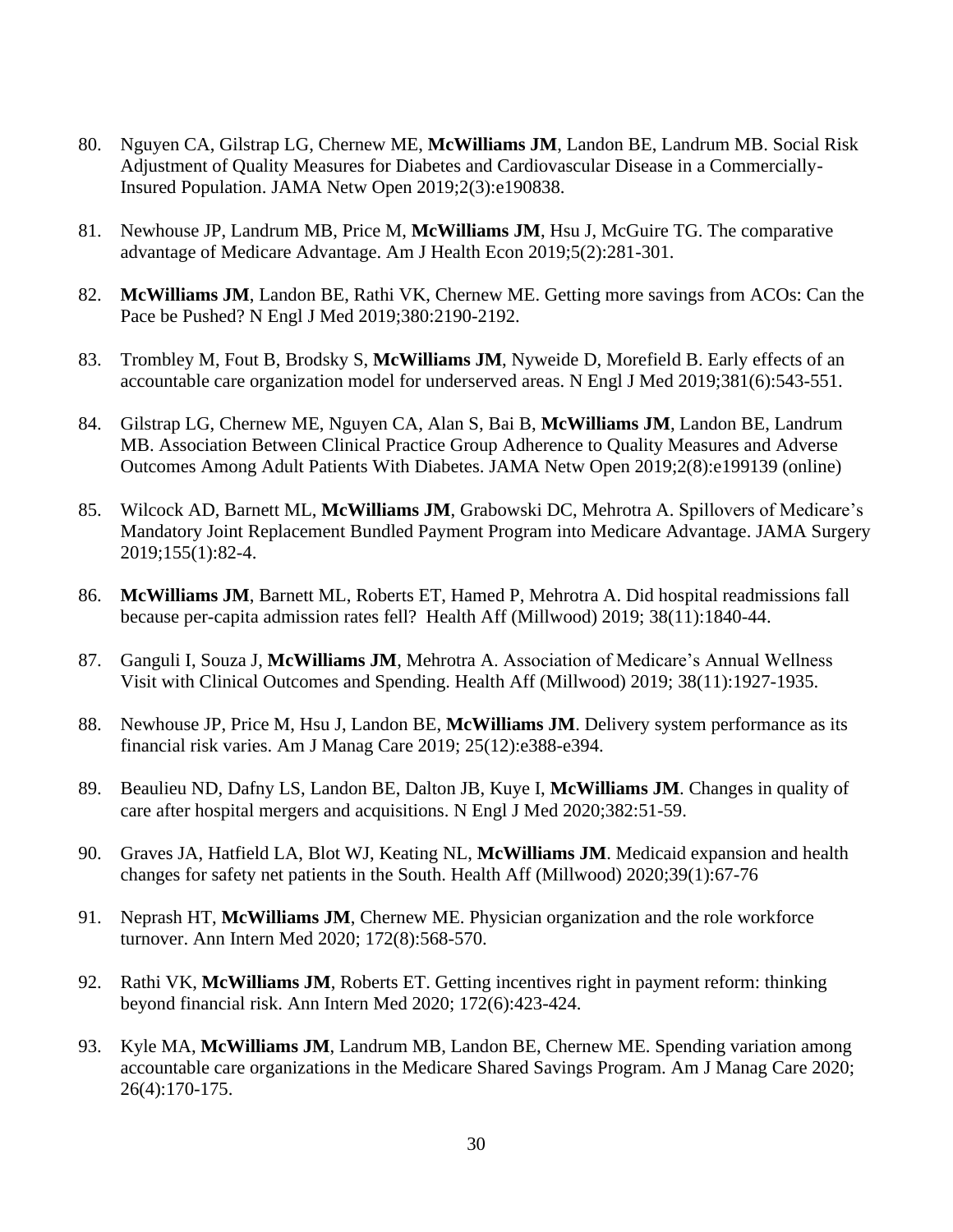- 94. **McWilliams JM**, Hatfield LA, Landon BE, Chernew ME. Savings or selection? Initial spending reductions in the Medicare Shared Savings Program and considerations for reform. Milbank Q 2020; 98(3):847-907.
- 95. Gondi S, Beckman A, **McWilliams JM**. Hospital investments in housing banner of change or red flag? JAMA Intern Med 2020; 180(9):1143-1144.
- 96. **McWilliams JM**. Professionalism revealed: rethinking quality improvement in the wake of a pandemic. NEJM Catalyst Innovations in Care Delivery 2020; 1(5). <https://catalyst.nejm.org/doi/full/10.1056/CAT.20.0226>
	- Editors' Pick 2020
- 97. **McWilliams JM**, Russo A, Mehrotra A. Implications of early health care spending reductions for expected spending as the COVID-19 pandemic evolves. JAMA Intern Med 2021;181(1)118-120.
- 98. Smulowitz PB, O'Malley AJ, Zaborski L, **McWilliams JM**, Landon BE. Variation in emergency department admission rates among Medicare patients: does the physician matter? Health Aff (Millwood) 2021;40(2):251-257.
- 99. Roberts ET, Glynn A, Cornelio N, Donohue JM, Gellad WF, **McWilliams JM**, Sabik LM. Medicaid coverage 'Cliff' increases expenses and decreases care for near-poor Medicare beneficiaries. Health Aff (Millwood) 2021;40(4):552-561.
- 100. Acevedo A, Mullin BO, Progovac AM, Caputi TL, **McWilliams JM**, Cook BL. Impact of the Medicare Shared Savings Program on utilization of mental health and substance use services by eligibility and racial/ethnicity. Health Serv Res 2021;56(4):581-591.
- 101. McGarry BE, Grabowski DC, Ding L, **McWilliams JM**. Outcomes after shortened skilled nursing facility stays suggest potential for improving post-acute care efficiency. Health Aff (Millwood) 2021;40(5):745-753.
- 102. Wilcock A, Barnett ML, **McWilliams JM**, Grabowski DC, Mehrotra A. Hospital response to incentives in episode-based payment for joint surgery. JAMA Intern Med 2021;181(7):932-940.
- 103. Sanghavi P, Pan S, **McWilliams JM**, Zaslavsky AM. Association of low-value care exposure with health care experience ratings among patient panels. JAMA Intern Med 2021;181(7):941-948.
- 104. Lyu PF, Chernew ME, **McWilliams JM**. Soft consolidation in Medicare ACOs: potential for higher prices without mergers or acquisitions. Health Aff (Millwood) 2021;40(6):979-988.
- 105. Gondi S, Beckman AL, Ofoje AA, Hinkes P, **McWilliams JM**. Early hospital compliance with federal requirements for price transparency. JAMA Intern Med 2021;181(10):1396-1397.
- 106. Smulowitz P, O'Malley J, Zaborski L, Khidir HH, **McWilliams JM**, Landon BE. Variation in Rates of Hospital Admission from the Emergency Department Among Medicare Patients at the Regional, Hospital, and Physician Levels. Ann Emerg Med 2021;78(4):474-483.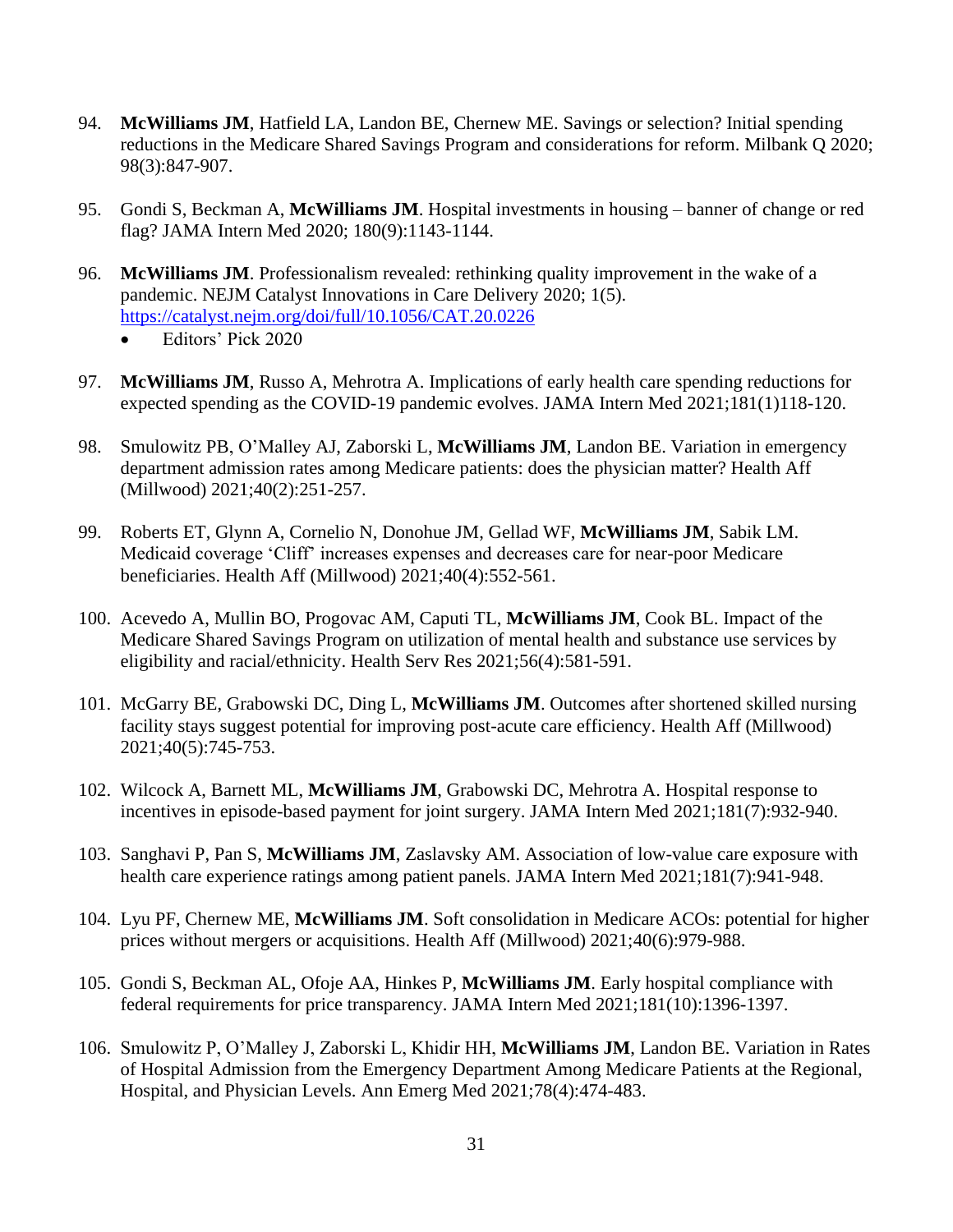- 107. Nguyen CA, Gilstrap LG, Chernew ME, **McWilliams JM**, Landon BE, Landrum MB. Using consistent low performance to identify low-quality physician groups. JAMA Netw Open 2021;4(7):e2117954.
- 108. Khidir HH, **McWilliams JM**, O'Malley AJ, Zaborski L, Landon BE, Smulowitz P. Analysis of consistency in emergency department physician variation in propensity for admission across patient sociodemographic groups. JAMA Netw Open 2021;4(9)e2125193.
- 109. Smulowitz P, O'Malley J, Khidir HH, Zaborski L, **McWilliams JM**, Landon BE. National trends in ED visits, rates of admission, and 30-day mortality for non-COVID-19 related conditions during the COVID-19 pandemic. Health Aff (Millwood) 2021;40(9):1457-1464.
- 110. O'Malley AJ, Landon BE, Zaborski L, Khidir HH, Roberts ET, Smulowitz P, **McWilliams JM**. Weak correlations in health services research: weak relationships or common error? Health Serv Res 2021; (online in advance).
- 111. Roberts ET, Song Z, Ding L, **McWilliams JM**. Changes in patient experiences and assessment of gaming among large clinician practices in precursors of the Merit-Based Incentive Payment System. JAMA Health Forum 2021;2(10):e213105.
- 112. Desai S, **McWilliams JM**. The 340B Drug Pricing Program and hospital provision of uncompensated care. Am J Manag Care 2021; (online ahead of print).
- 113. Hersey C, **McWilliams JM**, Fout BT, Trombley MJ, Scarpati LM. An analysis of Rural Medicare Accountable Care Organization expenses. Am J Manag Care 2021; (forthcoming)
- 114. Trombley MJ, Fout BT, **McWilliams JM**, Nyweide DJ, Morefield B. Three years of the Accountable Care Organization Investment Model in underserved areas. Health Aff (Millwood) 2022; (forthcoming)
- 115. Wallace J, **McWilliams JM**, Lollo A, Eaton J, Ndumele CD. Residual confounding in health plan performance assessments: evidence from randomization in Medicaid. Ann Intern Med 2022; (forthcoming)
- 116. Chernew ME, Carichner J, Impreso J, **McWilliams JM,** McGuire TG, Alam S, Landrum MB, Landon BE. Coding driven changes in measured risk in accountable care organizations. Health Aff (Millwood) 2022; (forthcoming)
- 117. Graves JA, Fry CE, **McWilliams JM**, Hatfield LA. Difference-in-differences estimators for categorical outcomes: a transition matrix approach. (revised and resubmitted)
- 118. Chen A, **McWilliams JM**. How benchmarks affect participation in accountable care organizations: prospects for voluntary payment models. (revise and resubmit)
- 119. Beaulieu ND, Chernew ME, Landrum MB, **McWilliams JM**, Dalton M, Gu A, Briskin M, Wu R, Cutler DM. Organization and performance of health systems in the US. (revise and resubmit)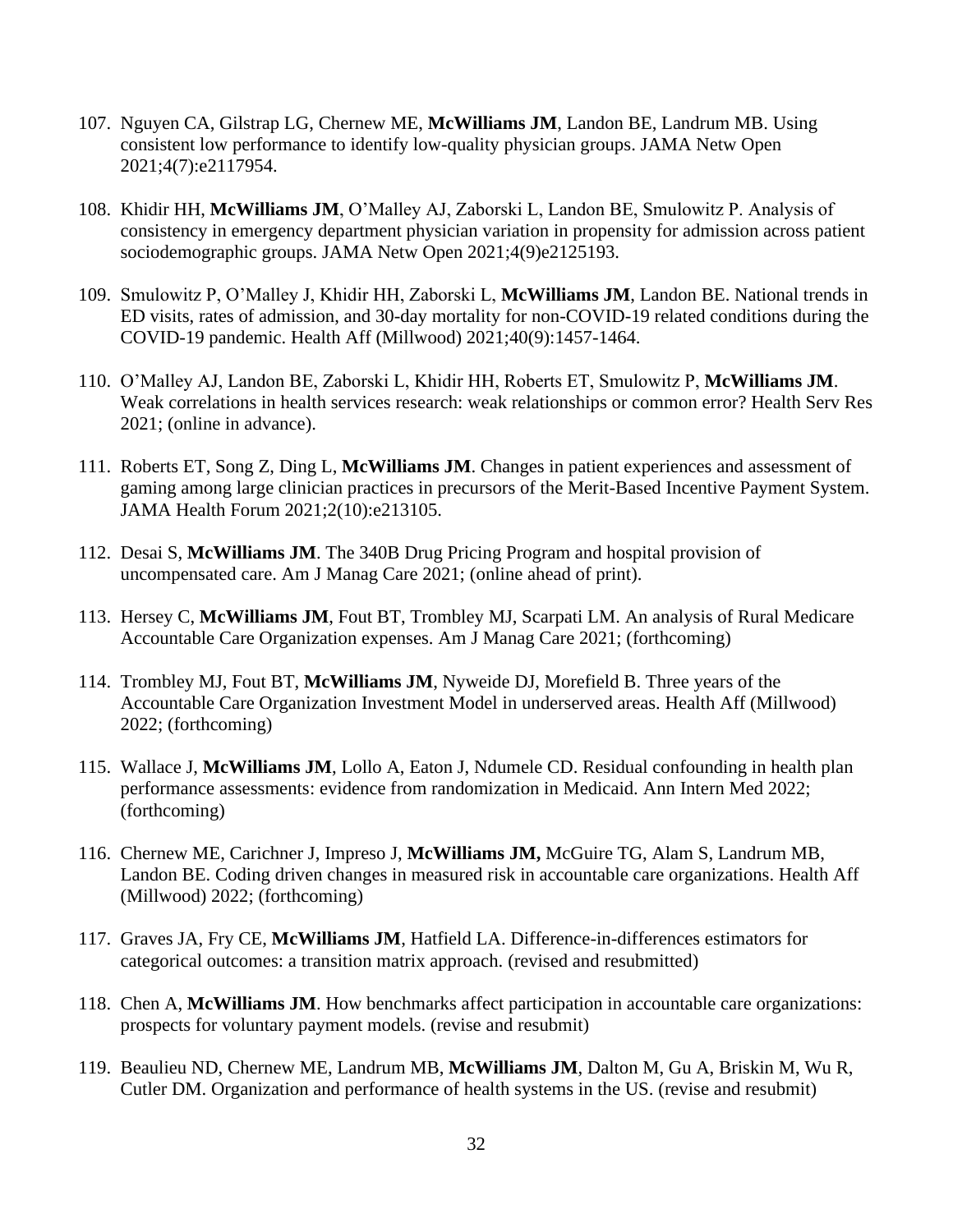- 120. Xiao R, Ross JS, Gross CP, Dusetzina SB, **McWilliams JM**, Sethi RKV, Rathi VK. Hospitaladministered cancer therapy prices for privately insured patients. (under review)
- 121. Basilico M, Bhashyam AR, Harrington EK, Bharel M, **McWilliams JM**, Heng M. Opioid supply at discharge for traumatic injury and long-term opioid use: an instrumental variables analysis. (under review)
- 122. Pany MJ, **McWilliams JM**. Effects of peer motivation on patient experiences with specialist care: the case of co-training. (in preparation)
- 123. Patterson LF, Roberts ET, **McWilliams JM**, Song Z. Painful fee cuts: Effect of a large price reduction on the volume of care. (in preparation)
- 124. Chen L, **McWilliams JM**. Relationship between professional judgment of physician excellence and measured performance: the case of chief residents. (in preparation)
- 125. Pany MJ, **McWilliams JM**. Relationship between primary care physicians' revealed preferences for specialists and patient experiences with specialist care. (in preparation)
- 126. Curto VE, Wilcock A, **McWilliams JM**. Effect of Medicare Advantage on mortality, hospitalizations, and patient experiences: a border discontinuity study. (in preparation)

\*Shared senior authorship

### **Non-peer reviewed scientific or medical publications/material in print or other media**

#### **Non-peer reviewed editorials and commentaries**

- 127. **McWilliams JM**. Out-of-pocket medical spending and Charon's obol. J Gen Intern Med 2012;28(2):169-171.
- 128. Salazar JW, **McWilliams JM**, Wang TY. Setting expectations for clinical research during the COVID-19 pandemic. JAMA Intern Med 2020;180(10):1400-1401.
- 129. Guduguntla V, **McWilliams JM**. Exploiting clinical decision-making thresholds to recover causal effects from observational data: Randomization without trials. JAMA Intern Med 2021;(online in advance).
- 130. Chernew ME, Heath J, **McWilliams JM**. The merits of administratively set benchmarks for population-based payment programs. Am J Manage Care 2021; (forthcoming)

### **White Papers and Comment Letters**

- 2014 Chernew ME, McGuire TG, McWilliams JM. [Refining the ACO Program:](https://hmrlab.hcp.med.harvard.edu/files/hmrtest2/files/2014_refining_the_aco_program_issues_and_options.pdf) Issues and Options. Healthcare Markets and Regulation Lab
- 2015 Centers for Medicare and Medicaid Services/Comment on notice of proposed rule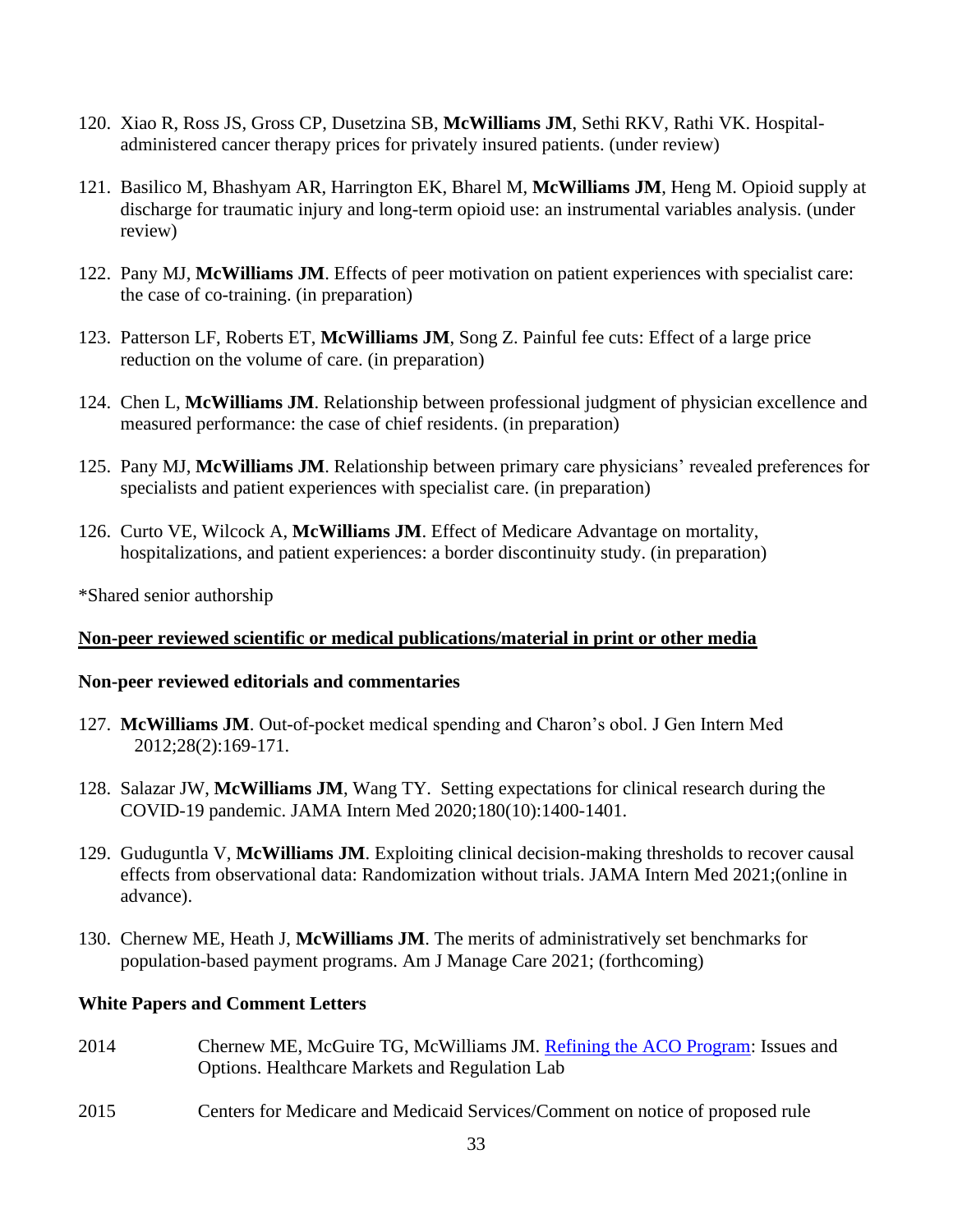|      | making for the Medicare Shared Savings Program [CMS-1461-P Subsection 6]—<br>Seeking Comment on the Benchmarking Alternatives Considered and the Applicability<br>of these Approaches                                                                                                               |
|------|-----------------------------------------------------------------------------------------------------------------------------------------------------------------------------------------------------------------------------------------------------------------------------------------------------|
| 2016 | Centers for Medicare and Medicaid Services/Comment on notice of proposed rule<br>making for the Medicare Shared Savings Program [CMS-1644-P]—Revised<br>Benchmark Rebasing Methodology, Facilitating Transition to Performance-Based Risk,<br>and Administrative Finality of Financial Calculations |
| 2018 | Centers for Medicare and Medicaid Services/Comment on notice of proposed rule<br>making for the Medicare Shared Savings Program [CMS-1701-P]—Accountable Care<br>Organizations-Pathways to Success                                                                                                  |
| 2021 | McWilliams JM, Chen A, Chernew ME. From Vision to Design in Advancing<br>Medicare Payment Reform: A Blueprint for Population-based Payments. USC-<br>Brookings Schaeffer Initiative for Health Policy                                                                                               |
|      | <b>Online Blogs, Podcasts, Talks</b>                                                                                                                                                                                                                                                                |
| 2010 | McWilliams JM. Letting Perfect be the Enemy of Good? The Incidental Economist                                                                                                                                                                                                                       |
| 2015 | McWilliams JM, Chernew ME, Landon BE, Schwartz AL. Differences in Methods and<br>Results between Recent Studies of the Pioneer ACO Model. The Incidental Economist                                                                                                                                  |
| 2015 | McWilliams JM, Chernew ME, Landon BE, Schwartz AL. Response to Soumeral and<br>Koppel. The Incidental Economist                                                                                                                                                                                     |
| 2016 | Podcast: Dr. J. Michael McWilliams on the merits of care coordination—and why it's<br>unlikely to reduce health care spending. N Engl J Med                                                                                                                                                         |
| 2017 | McWilliams JM. Changes in Post-acute Care in the Medicare Shared Savings Program.<br><b>JAMA</b> Intern Med                                                                                                                                                                                         |
| 2017 | Chernew ME, Barbey C, McWilliams JM. Savings Reported by CMS do not Measure<br><b>True ACO Savings. Health Affairs Blog</b>                                                                                                                                                                         |
| 2018 | McWilliams JM. Do Less, Not More—Reducing Waste in Health Care. NEJM Catalyst                                                                                                                                                                                                                       |
| 2018 | Drs. Barnett and McWilliams Discuss Whether Specialty Care Leakage Matters for<br><b>ACOs. AJMC</b>                                                                                                                                                                                                 |
| 2019 | McWilliams JM, Zaslavsky AM, Landon BE, Chernew ME. Spending Reductions in<br>the Medicare Shared Savings Program: Selection or Savings? The Incidental<br>Economist                                                                                                                                |
| 2019 | Chernew ME, de Loera-Brust A, Rathi V, McWilliams JM. MSSP Participation                                                                                                                                                                                                                            |

[Following Recent Rule Changes: What Does it Tell Us?](https://www.healthaffairs.org/do/10.1377/hblog20191120.903566/full/) *Health Affairs Blog*